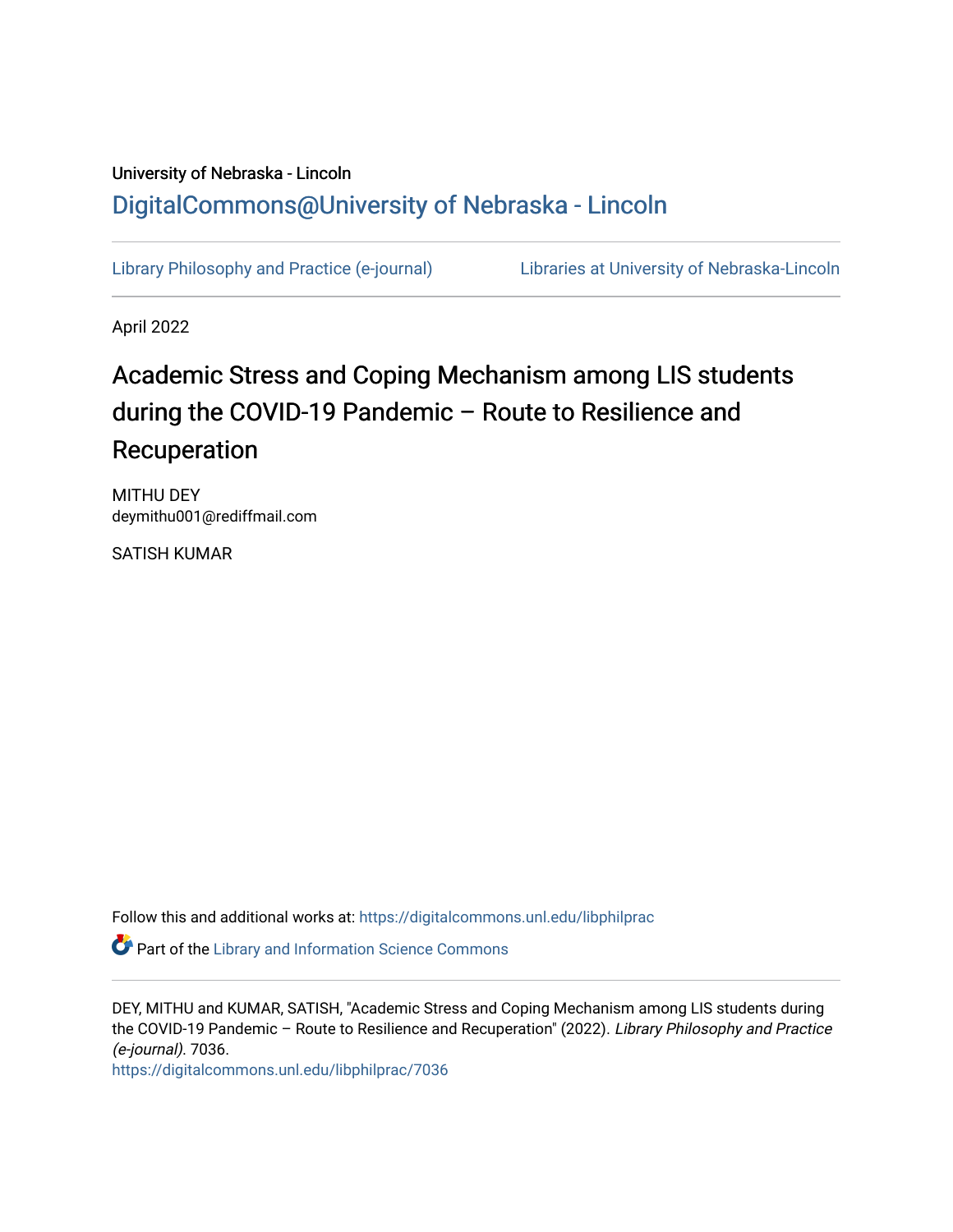## **Academic Stress and Coping Mechanism among LIS students during the COVID-19 Pandemic – Route to Resilience and Recuperation**

#### **Mithu Dey**

Librarian, Footwear Design and Development Institute, Noida, Uttar Pradesh, INDIA

#### **Satish Kumar**

University Librarian, Maharshi Dayanand University, Rohtak, Haryana, INDIA

### **ABSTRACT**

The COVID-19 pandemic is considered as one of the most extraordinary disruptions, lifechanging situations that had taken the entire world to an uninterrupted standstill in 2020. The pandemic had brought radically transformed the functioning of the universities globally. In India, sudden lockdown caused a move from the physical classroom to virtual learning, affecting academic stress, anxiety, fear, helplessness, and life quality among university students. A total number of 212 students of library and information science from various universities in Haryana enrolled in the study. The cross-sectional study examines the student's socio-demographic data, attitudes towards academic stress, and adopting various coping strategies during the COVID-19 pandemic. The data of 193 (91.04%) were analyzed using quantitative and qualitative methods. Nevertheless the study limitation, findings provided relevant data of academic stress and online education experience of the students during the COVID-19 pandemic. Students utilized various coping strategies to cope with academic stress to maintain life quality. Furthermore, university students are satisfied with the measure adopted by the Government to mitigate the risk of the COVID-19 pandemic. The study also suggested a plan to design of online learning structure, students' well-being, online stress management programs, and training of effective coping mechanisms that would support alleviating academic stress during a worldwide pandemic.

## **KEYWORDS** – COVID-19, Pandemic, Academic Stress, LIS students, Coping Mechanism, Lockdown, Haryana

#### **INTRODUCTORY**

The **World Health Organization** (WHO) indicates the outbreak of the COVID-19 pandemic as the spread of disease across international borders declared as a health crisis. It has changed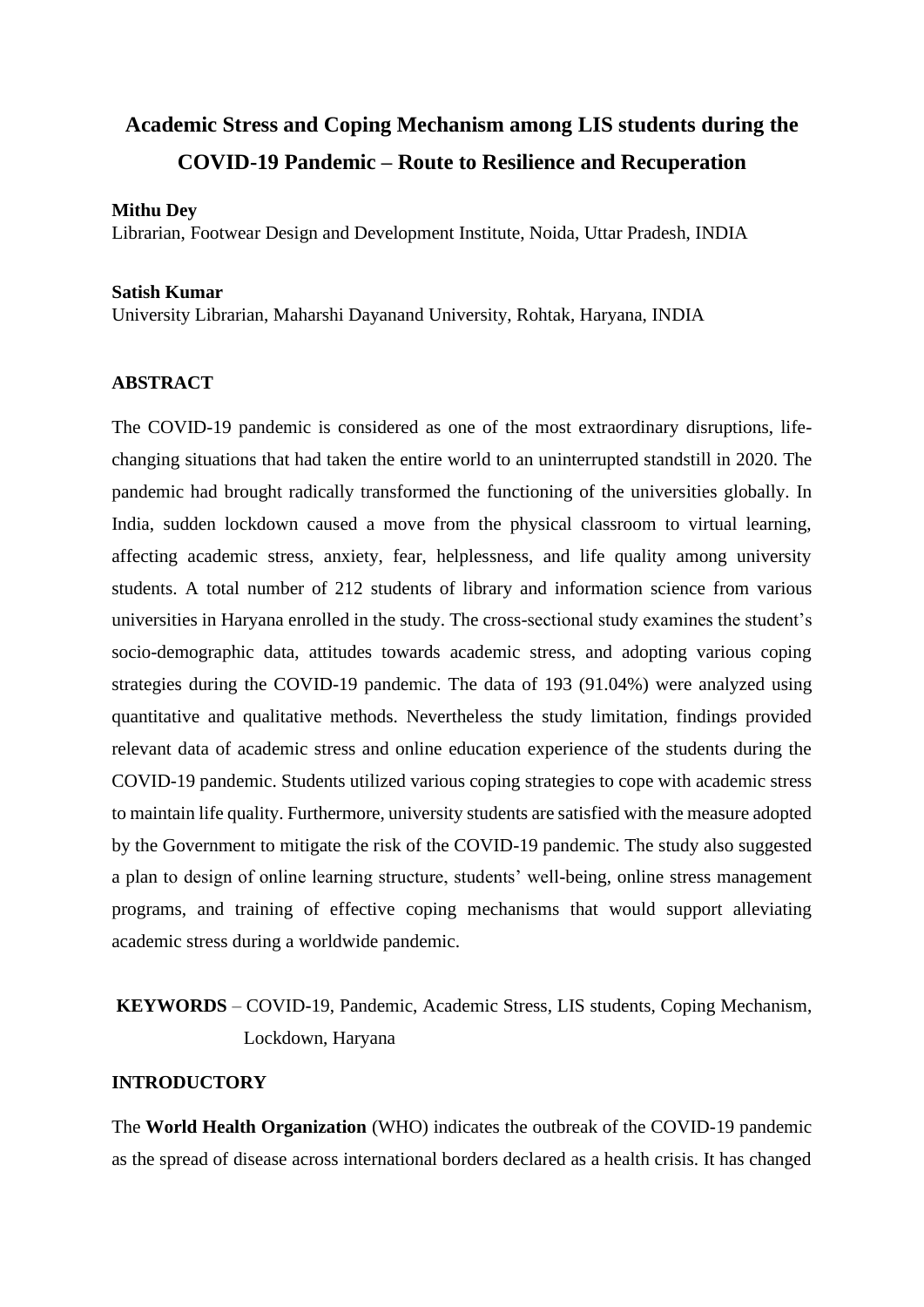the lives of the population. COVID-19 is an infectious coronavirus that affects a large number of people through droplets. Realizing the emergency caused due to outbreak of COVID-19, the government of all the countries has closed all the academic institutions to regulate the spread of disease among the students and educators. Within a short span of time, teaching and learning had to be shifted from classroom learning to online learning format (**Aristovnik et al. 2020)**.

Both the academic life and personal life of students have massively changed by the impact of lockdown, restrictions, social distancing, quarantine, and hygiene **(Zentari et al. 2020).** To stop the widespread of the COVID-19 virus, the Indian Government declared a nationwide lock-down of all academic institutes on 16 March 2020 **(Khattar et al, 2020).** The Government of India has taken several preventive measures and published guidelines for schools, colleges, and Universities regarding shifting classroom education to virtual learning **(Dhawan, 2020; Sarif, 2020)**.

After UGC approval, the validation of online learning has started increasing in India **(Raj, 2020).** Swayam is an Indian Massive open online course (MOOC) launched by the Government of India covering 1900 courses including both school and higher education in all subjects containing humanities, engineering, social sciences, law, library sciences, IT, and management courses **(Jena, 2020).** Despite various government measures to promote online education, students are facing many difficulties. Many studies conducted marked that the COVID-19 pandemic has caused a prompt increase in the level of anxiety, stress, and depression **(Pieh et al., 2020; Valero & Duran, 2020; Rodriguez-Rey, Garrido-Hernansaiz & Collado, 2020; Tzur-Bitan et al., 2020)**. The perceived stress arose by the COVID-19 pandemic had an impact on university students emotions, psychological well being and new blended learning process **(Capone et al., 2020)**. Therefore, the present study aimed at examining the student's sociodemographic data, attitudes towards academic stress, and adopting various coping strategies during the COVID-19 pandemic

#### **LITERATURE REVIEW**

Taking into consideration anticipated results of Pandemic and to prevent the human population, lockdown is the only measure to control the larger spread of COVID-19 virus. Education is the foremost sector which affected most due to COVID-19 Pandemic lockdown **(Shahbaz et al., 2021)**. An online survey took by (**Akdeniz et al., 2020**) on attitude of university students of Turkey during the COVID-19 outbreak reported that 38% of respondents had felt fear and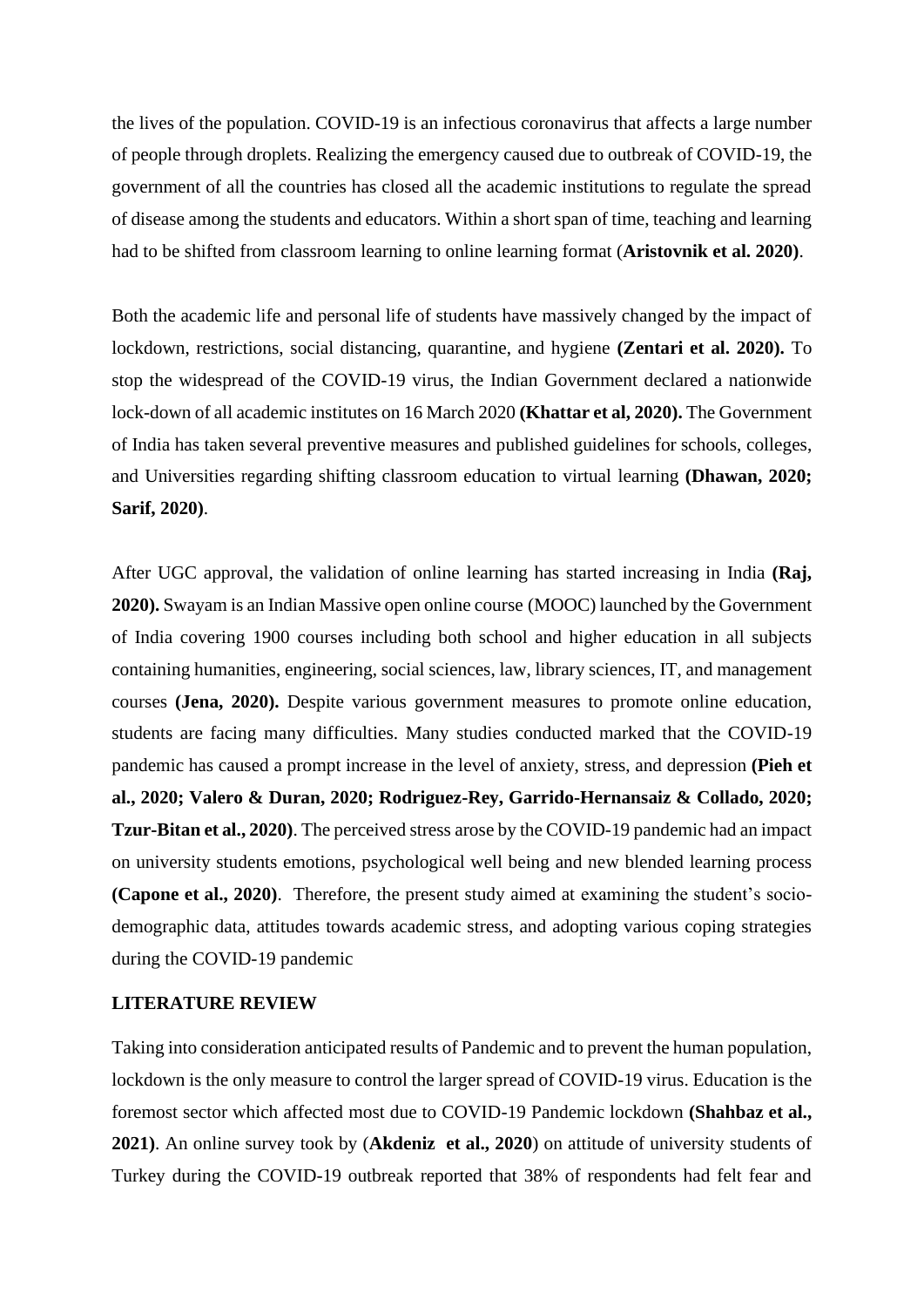anxiety. Several researchers from within European Union have explained more than 60% of university students in France, Spain and Poland had increased feelings of fear, stress, and anxiety (**Diaz-Jimenez et al., 2020; Husky, Kovess-Masfety & Swendsen, 2020; Rogowska, Kusnierz & Bokszczanin, 2020). Kecojevic et al., (2020**) emphasized that the real scenario of university life has been completely changed both for the teaching fraternity and students.

**Wang & Zhao (2020)** found during the COVID-19 pandemic, University students have reported 71.26% elevated levels of stress and anxiety. In the same vein, **Li et al., (2020)** underlined that among 167 college students, 50.9% reported psychological stress, 0.5% suffered from poor mental health and 3.2% struggled with poor sleep quality. This shows there was a strong correlation between students' perception of COVID-19 and level of self-perceived mental health, psychological stress, and sleep quality**. Colizzi et al. (2020)** stated that, explicitly, the panic of getting infected can increase stress and anxiety symptoms. Likewise, **Brooks et al. (2020)** reported fear of infection, either from the COVID-19 pandemic itself or of infecting their family members also resulted in stress and depression. Another study, undertaken by **Park et al.(2020)** reported that there were other stressors including online learning, lack of technological assistance, education opportunities, job training, internship, degree completion, etc. associated with academic stress during the COVID-19 pandemic lockdown. With these consequences, the academic life of university students has become more stressful (**Hasan et al., 2020; Song et al., 2020**). **Piña-Ferrer (2020)** highlighted pandemic leads to somatic symptoms including insomnia, irritability, not able to develop normal routine life, anger, poor concentration.

The rapid expansion of COVID-19 caused a great extent of uncertainty, fear, and anxiety **(Kowal et al.2020; Ramos-Lira et al., 2020)**. A study conducted by **AlAteeq, Aljhani & AlEesa (2020)** revealed that the level of stress in university students is higher than in high school students and there need to conduct lectures to address the students' stress and anxiety during the distance-learning process. Likewise, **Xia & Duan (2020)** undertook a study on Chinese international students, discovered Chinese cultural philosophies may act as active coping strategies to adjust negative emotions and pandemic-related stress. Moreover, **Al-Rabiaah et al. (2020)** reported that the sudden outbreak of the COVID-19 pandemic brought academic stress and resulted in an adverse effect on the learning process and overall mental health of the students of the medical university of Saudi Arabia. Some of the studies reflected during COVID-19, student population showed a moderate level of perceived stress score (PSS). **Sheroun et al (2020)** reported mean PSS among B.Sc Nursing students in Pune were 21.88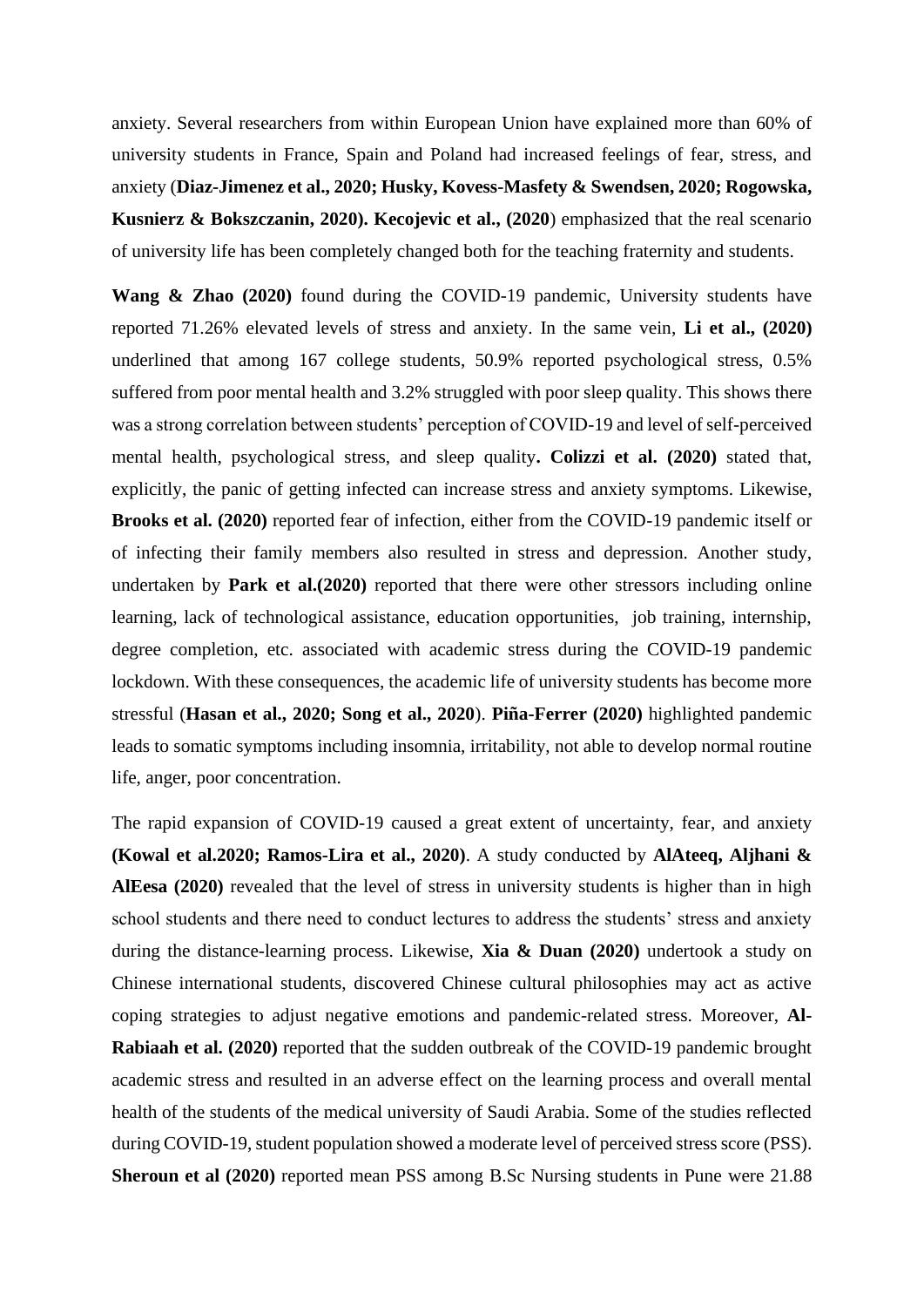(±4.30). **Liu, Liu, & Zhong (2020)** found the strongest PSS among students was 23.87 (±6.18). Similarly, Son et al. (2020) reported moderate PSS among college students' mental health in the United States was 18.8 ( $\pm$ 4.9) during the sudden occurrence of the COVID-19 pandemic**.**

A study conducted by **Baloch et al.(2021)** on Pakistani university students between the age group of 19-25 years specifically evaluated both problem-focused and emotion-based coping strategies. The findings showed females and those with higher levels of fear and anxiety are more intended towards social support and sympathy-seeking strategies. **Kostic et al. (2021)** revealed that due to the COVID-19 pandemic, university students in south-east Serbia faced unexpected interruptions in their academic lives, sudden close down of university, online learning, restrictions on social interactions and public health protocols like quarantine, stay-athome orders, isolation resulted in academic stress and reduce social contacts. **Chhetri, B., Goyal, L.M., Mittal, M., & Battineni, G. (2021)** conducted an online survey using the Perceived Stress Scale (PSS) to understand the level of stress, psychological imbalance, and facing obstacles during the COVID-19 pandemic lockdown. The study indicated females were come across with more stress and anxiety than males due to their hectic life events. The study recommended mental well-being of the students should be regularly monitored to lessen their stress towards their studies and forthcoming careers.

**Hossain, M.J., Ahmmed, F., Rahman, S.M., Sanam, S., Emran, T.B., & Mitra, S. (2021)**, conducted a cross-sectional web-based survey among university students of Bangladesh. Using a snowball simple sampling technique, it was observed 57% of university students had fear of academic delay (FAD), and subsequently, 59.70% of students had psychological stress (PS) thereafter one year of the COVID-19 outbreak in Bangladesh which should be alleviated by the educationalists, Universities and Government efforts. **Ibharim, Yusof & Peter (2022)** described that out of 305 respondents, 131 (42.9% had severe stress, 47 (15.4%) had normal stress, and 32 (10.5%) had mild stress. The findings of the study concluded that home-based online learning and financial limitations were the main reason for perceived stress among university students during COVID-19.

Recent studies conducted by **Kumalasari & Akmal (2022)** revealed that academic resilience act as a noteworthy moderator that helps to damp down the impact of academic stress tied up with online learning. In another study, **Yousif, Arbab, and Yousef (2022)** expressed that the COVID-19 worsened the academic stress among medical students and had negative impact on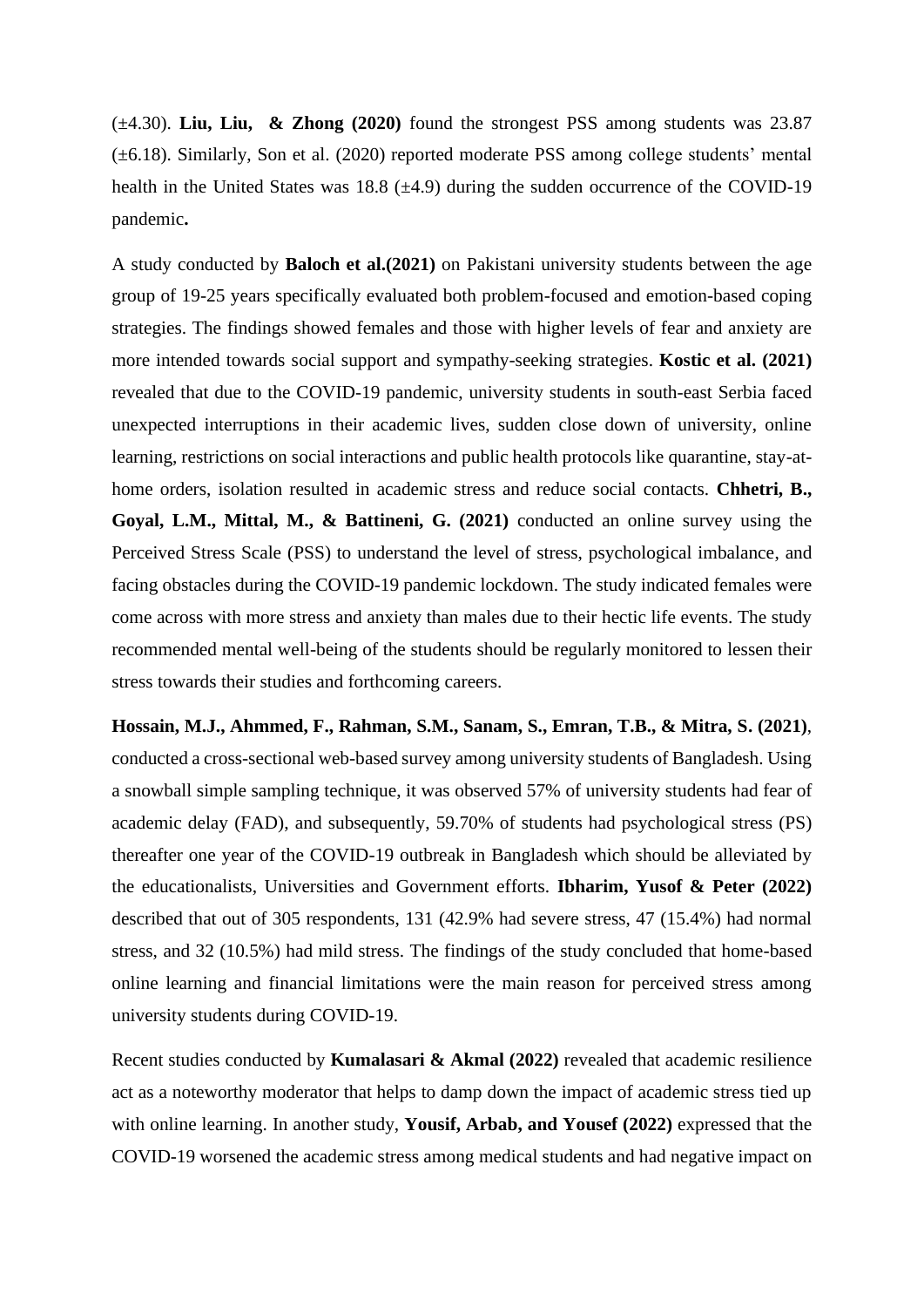academic performance. Mentoring, academic counselling and execution of stress lessening programs are greatly recommended.

#### **RESEARCH OBJECTIVES**

The research was conducted to understand and evaluate the perception of academic stress as experienced by LIS students and coping mechanisms during the current COVID-19 pandemic. The troubling education because of the frequent lockdown has made the situation very disturbing for educational institutions, teaching community, students and their families. The objectives of the study are:-

- 1. To recognize the factors affecting academic stress among students during the Covid-19 pandemic.
- 2. To evaluate the coping mechanism by students to overcome academic stress.
- 3. To find insight into the covid-19 pandemic made life challenging.
- 4. To identify the satisfaction level with the preventive measures of the Government of India to mitigate the Covid-19 pandemic.
- 5. To understand the academic standpoint on the stress of the COVID-19 pandemic affecting academic performance.
- 6. To understand the academic standpoint on coping mechanisms that alleviate academic stress during the COVID-19 pandemic.

#### **HYPOTHESES**

Hypothesis 1- There is a significant difference between academic stress and academic performance among respondents during the COVID-19 pandemic.

Hypothesis 2- There is a significant difference between coping mechanisms and academic stress among respondents during the COVID-19 pandemic.

## **RESEARCH METHODOLOGY**

**Study Population-**The study population includes students of both undergraduate and postgraduate degrees in Library and Information Science from four universities of Haryana offering a Library and Information Science programme.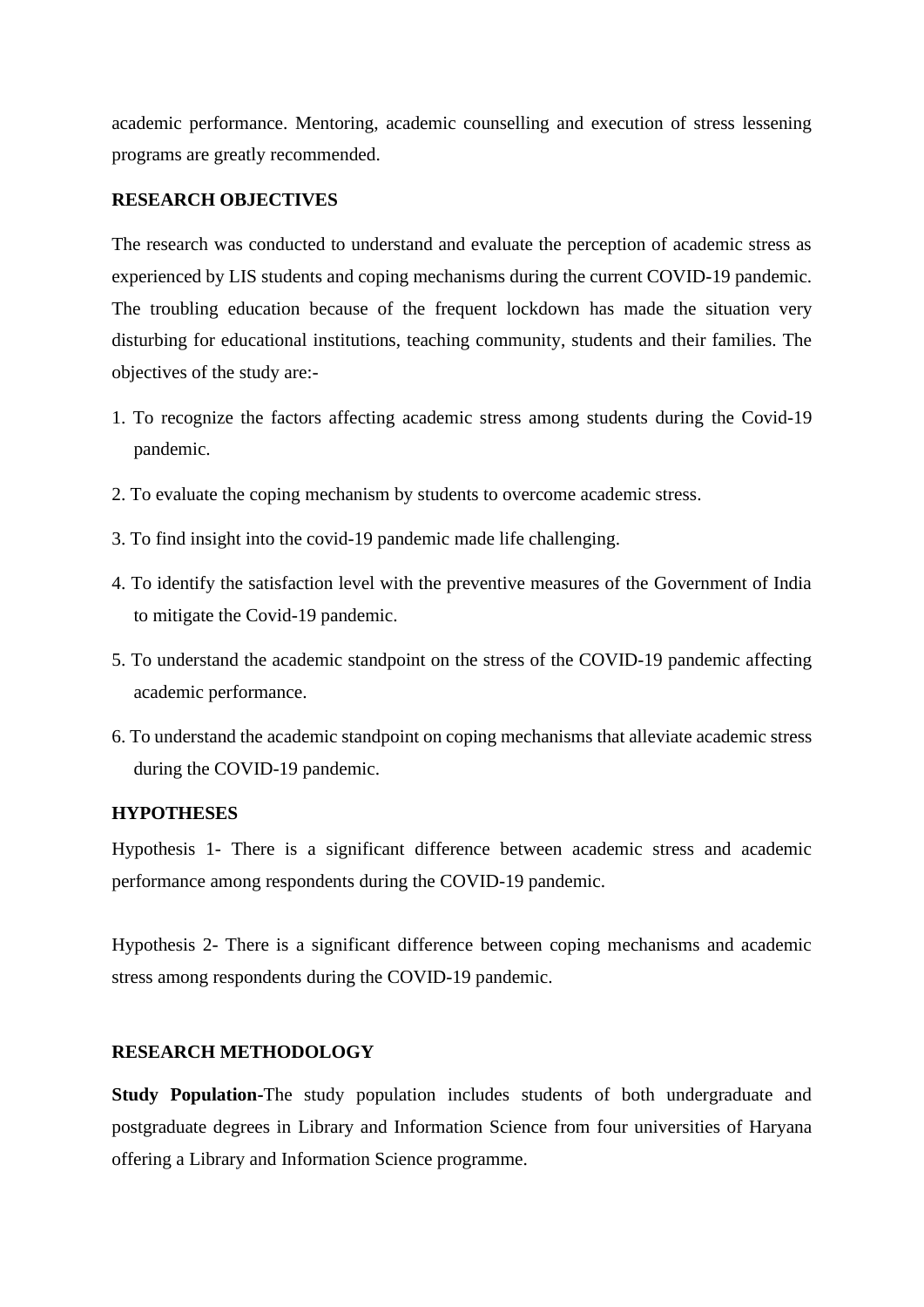| Name of the                         | Location     | Governed     | Established | Specialization | Library and                                                                                                                                                |
|-------------------------------------|--------------|--------------|-------------|----------------|------------------------------------------------------------------------------------------------------------------------------------------------------------|
| University                          |              | by           |             |                | <b>Information Science</b>                                                                                                                                 |
|                                     |              |              |             |                | Programme                                                                                                                                                  |
| Kurukshetra<br>University           | Kurukshetra  | <b>State</b> | 1956        | General        | <b>Bachelor Degree</b><br>$\bullet$<br>Programme (Couse<br>duration -1 year)                                                                               |
|                                     |              |              |             |                | <b>Master Degree</b><br>$\bullet$<br>Programme (Couse<br>duration -1 year)                                                                                 |
| Maharshi<br>Dayanand<br>University  | Rohtak       | <b>State</b> | 1976        | General        | <b>Bachelor Degree</b><br>$\bullet$<br>Programme (Couse<br>duration -1 year)<br><b>Master Degree</b><br>$\bullet$<br>Programme (Couse<br>duration -1 year) |
| Central<br>University of<br>Haryana | Mahendragarh | Central      | 2009        | General        | <b>Master Degree</b><br>$\bullet$<br>Programme (Couse<br>duration -2 year)                                                                                 |
| Baba<br>Mastnath<br>University      | Rohtak       | Private      | 2012        | General        | <b>Bachelor Degree</b><br>$\bullet$<br>Programme (Couse<br>duration -1 year)<br><b>Master Degree</b><br>$\bullet$<br>Programme (Couse<br>duration -1 year) |

**Table 1 – Brief profile of the University**

**Data Collection -** Using a purposive sampling method, the researcher approached a group of undergraduate and postgraduate degree students of Library and Information Science of four universities of Haryana offering Library and Information Science programme namely Kurukshetra University, Maharshi Dayanand University, Central University of Haryana and Baba Mastnath University. The online survey was conducted using a structured Google form to collect the data during the timeline of 10 January 2022 to 24 January 2022. A total number of 212 students were approached and with the constant follow-ups, 193 (91.04%) students have responded filled with the valid responses and were incorporated into the study. A structured questionnaire using Google Form was the research tool of this cross-sectional study and the link of the Google Form was shared through emails and Whatsapp to the contacts of the researcher. The questionnaire contained 5 major domains:

1. Socio-demographic profile of respondents

2. Factors affecting stress among students during Covid-19. The section contained 18 statements of factors affecting academic stress among respondents. Respondents were asked to give their responses on a 3-Point Likert scale ranging from 'Highly stressed', 'Moderately Stressed' and 'Low stressed'.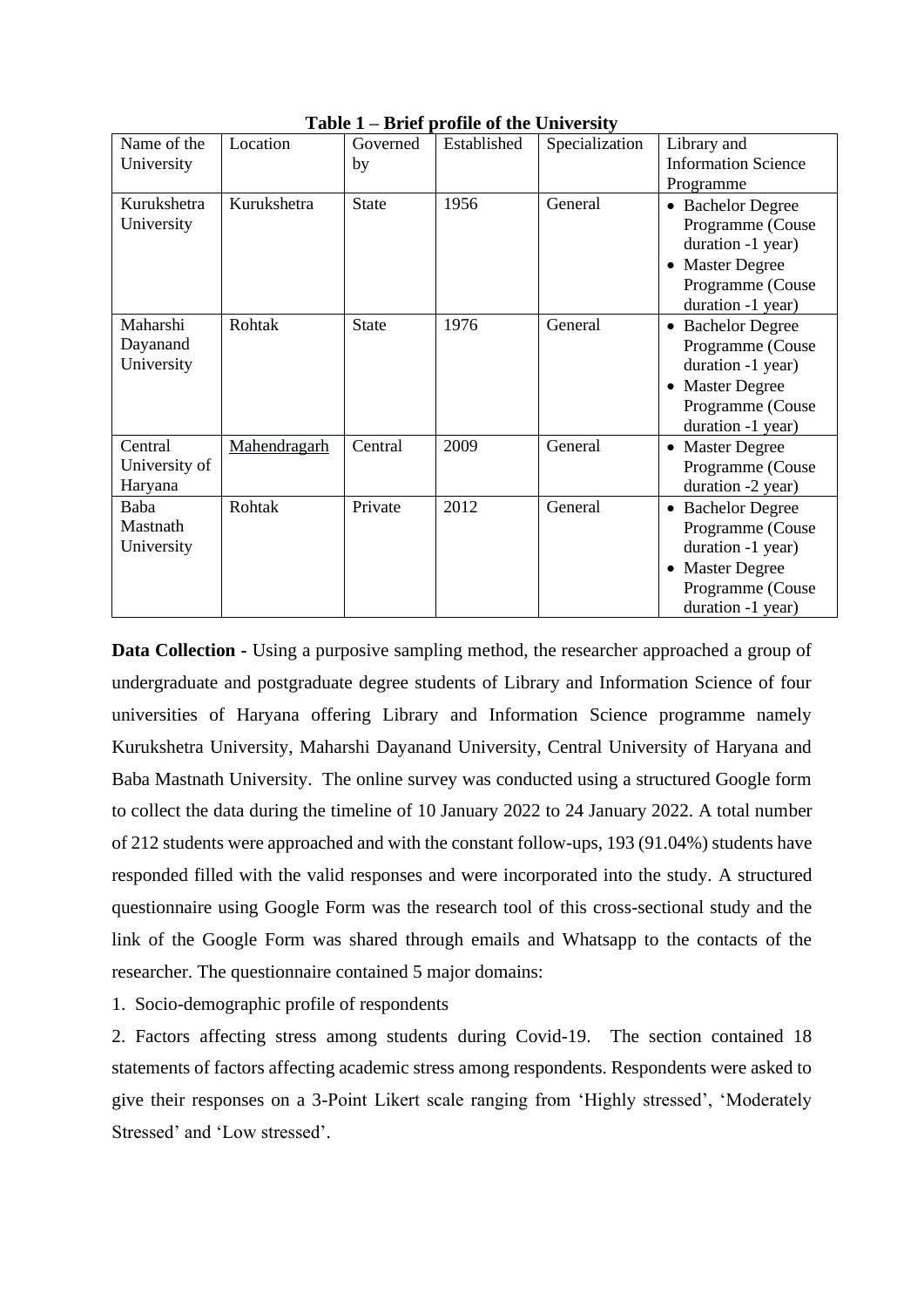3. Coping mechanism followed by students to deal with the COVID-19 pandemic - The section contained 15 statements. The respondents were asked to give their responses in 'Yes' or 'No'.

4. General opinion view- The section contained 2 statements on the general opinion view. The respondents were asked to give in 'Yes', 'No' or 'May be'.

5. Academic standpoint – The section contained only 2 statements on academic standpoint during the COVID-19 pandemic. The respondents were asked to give their responses in 'Yes' or 'No'.

A telephonic discussion was also undertaken by a researcher with respondents to discuss the effectiveness of coping mechanisms to deal with academic stress. Considering the ethical confidentiality, responses of the respondents were ensured.

**Limitation of the Study-** The study was undertaken on a target population of students pursuing undergraduate and postgraduate degrees in Library and Information Science of the universities of Haryana offering Library and Information Science programs. Hence the results obtained cannot be generalized to a large population.

#### **DATA ANALYSIS**

A structured questionnaire using Google Form was distributed among 212 students were approached and with constant follow-ups, 193 students have responded filled with valid responses and were incorporated into the study. The response rate calculated 91.04%. All the data were recorded and presented in a tabular format and MS-Excel was used to analyse the recorded data. Results based on the analysed data; findings have been presented.

| Table 2 - bocio-acinographic actans or respondents |                   |            |  |  |  |  |
|----------------------------------------------------|-------------------|------------|--|--|--|--|
| Details of respondents                             |                   | Percentage |  |  |  |  |
| Number                                             | 193               | 91.04      |  |  |  |  |
| University                                         | Response received |            |  |  |  |  |
| Kurukshetra University<br>$\bullet$                | 41                | 21.24      |  |  |  |  |
| Maharshi Dayanand University<br>$\bullet$          | 83                | 43.01      |  |  |  |  |
| Central University of Haryana<br>$\bullet$         | 33                | 17.10      |  |  |  |  |
| <b>Baba Mastnath University</b>                    | 36                | 18.65      |  |  |  |  |
| Degree                                             |                   |            |  |  |  |  |
| Undergraduate                                      | 107               | 55.44      |  |  |  |  |
| Postgraduate                                       | 86                | 44.56      |  |  |  |  |
| Hours spent for study                              |                   |            |  |  |  |  |
| Less than 3 hours                                  | 23                | 11.92      |  |  |  |  |
| 3-6 hours                                          | 102               | 52.85      |  |  |  |  |
| More than 6 hours                                  | 68                | 35.23      |  |  |  |  |
| Hours spent for sleep/relax                        |                   |            |  |  |  |  |

**Table 2 - Socio-demographic details of respondents**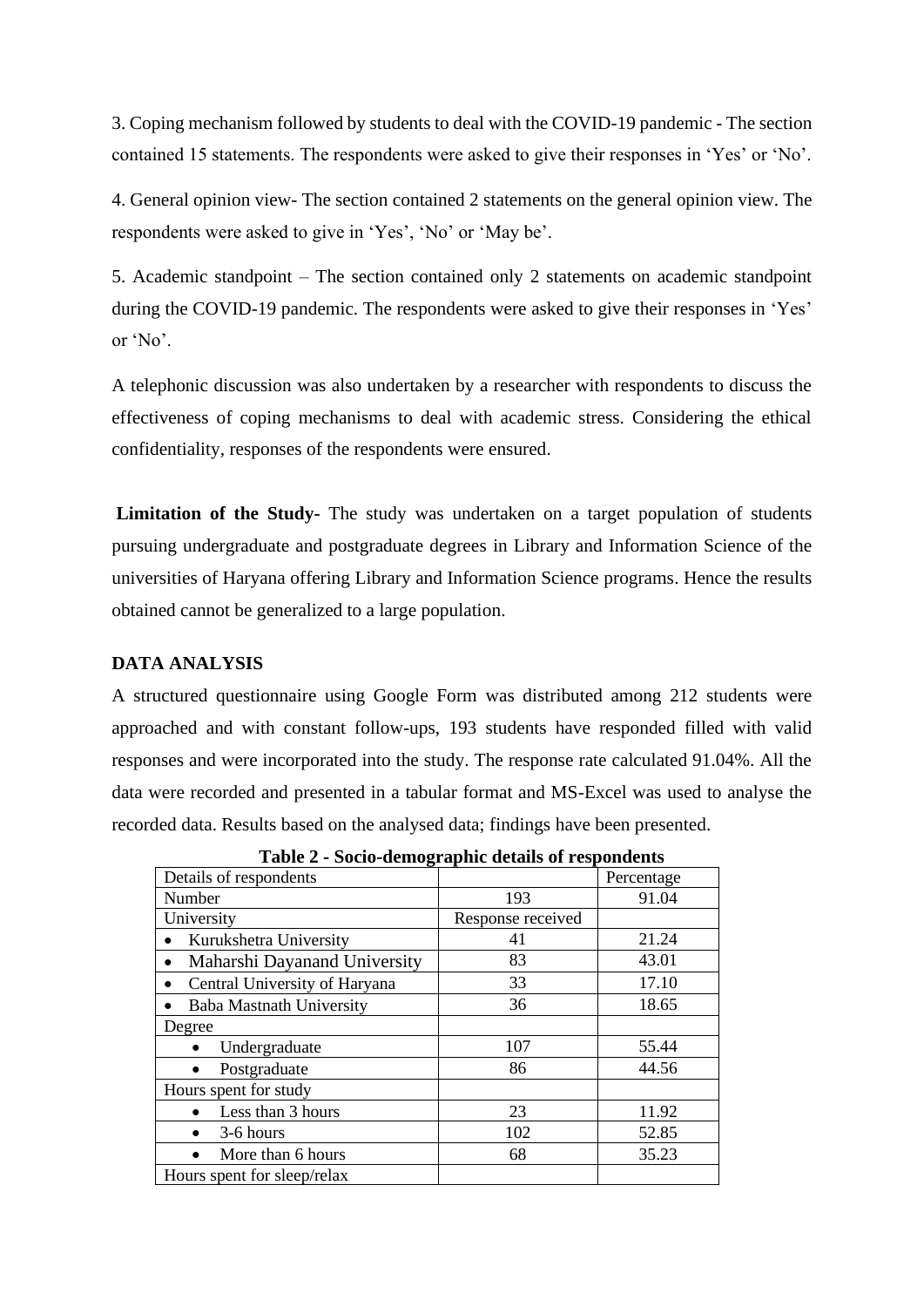| Less than 4 hours |    | 8 R I |
|-------------------|----|-------|
| 4-8 hours         | 43 | 4 O.Q |
| More than 8 hours |    |       |

Table 2 illustrates the Socio-demographic details of respondents. The data shows a maximum number of respondents were from Maharshi Dayanand University (43.01%), followed by Kurukshetra University 21.24%), Baba Mastnath University (18.65%) and Central University of Haryana (17.10%). A total number of 107 (55.44%) undergraduate students and 86 (44.56%) participated in this online survey. Maximum 52.85% students spent 3-6 hours in a day for study and 74.09% students spent 4-8 hours for sleep and relax.

#### **Factors affecting academic stress among students during Covid-19**

| Tactors anceing academic su css among students during Covid 12<br>Factors affecting academic stress | Highly       | Moderately  | Low stressed  |
|-----------------------------------------------------------------------------------------------------|--------------|-------------|---------------|
|                                                                                                     | stressed     | stressed    |               |
|                                                                                                     |              |             |               |
| Fear about perceived risk of contact of Covid-19                                                    |              |             |               |
| virus.                                                                                              | 129 (66.84%) | 52(26.94%)  | $12(6.22\%)$  |
| Worried about health of family members                                                              | 157 (81.35%) | 33(17.1%)   | 3(1.55%)      |
| Feeling of anxiety/ depression because of Covid-19                                                  |              |             |               |
| pandemic situation                                                                                  | 46 (23.83%)  | 85(44.04%)  | 62(32.12%)    |
| Feeling of loneliness because of social distancing                                                  | 51 (26.42%)  | 83(43.01%)  | 59(30.57%)    |
| Feeling of dull/inflexible affect family and social                                                 |              |             |               |
| life                                                                                                | 43 (22.28%)  | 119(61.66%) | $31(16.06\%)$ |
| Difficulty with online learning environment                                                         | 102 (52.85%) | 64(33.16%)  | 27(13.99%)    |
| Difficulty in establishing a routine schedule                                                       | 64 (33.16%)  | 107(55.44%) | $22(11.4\%)$  |
| Difficulty in concentration in study                                                                | 105 (54.4%)  | 73(37.82%)  | 15(7.77%)     |
| Grade suffering due to online study                                                                 | 134 (69.43%) | 41(21.24%)  | 18(9.33%)     |
| Fear of job opportunities                                                                           | 121 (62.69%) | 67(34.72%)  | 5(2.59%)      |
| Feeling of fear of performance does not meet                                                        |              |             |               |
| teacher's expectations                                                                              | 146 (75.65%) | 38(19.69%)  | 9(4.66%)      |
| Problem related with personal interaction with                                                      |              |             |               |
| classmates and educators                                                                            | 29 (15.03%)  | 48(24.87%)  | 116(60.10%)   |
| Logistics problem in online learning (internet                                                      |              |             |               |
| connection, latest device, unfamiliarity with                                                       |              |             |               |
| edutech tools, etc)                                                                                 | 131 (67.88%) | 50(25.91%)  | $12(6.22\%)$  |
| Lack of motivation and guidance from educators                                                      | 23 (11.92%)  | 49(25.39%)  | 121(62.69%)   |
| Stress from assignment and workload                                                                 | 44 (22.8%)   | 122(63.21%) | 27(13.99%)    |
| Uncertainty of examination schedule                                                                 | 156 (80.83%) | 28(14.51%)  | 9(4.66%)      |
| Sleep pattern affected                                                                              | 37 (19.17%)  | 139(72.02%) | 17(8.81%)     |
| Inflexible timing schedule of online classes                                                        | 43 (22.28%)  | 92(47.67%)  | 58(30.05%)    |

**Table 3 – Factors affecting academic stress among students during Covid-19**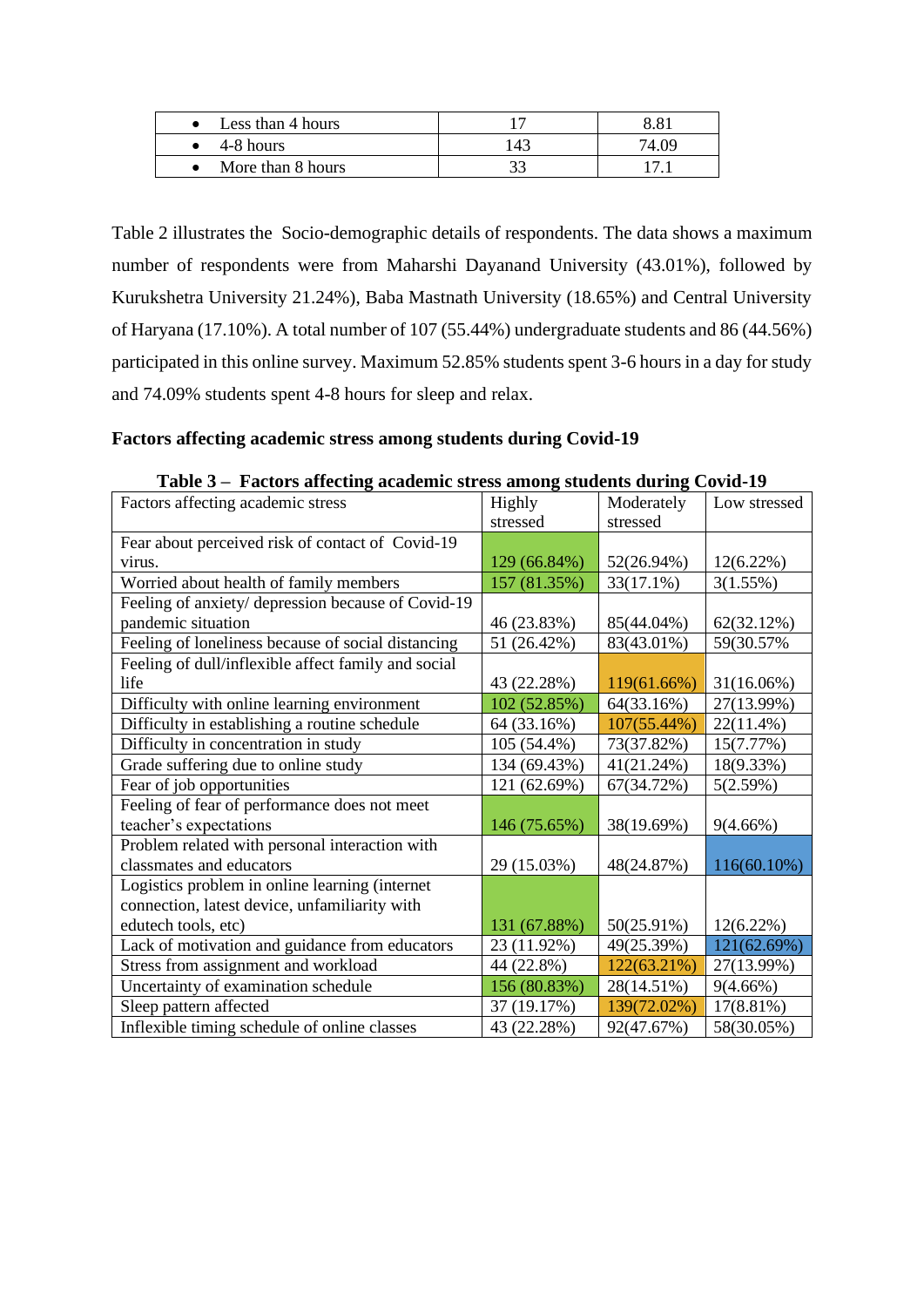

**Graphical representation - Factors affecting academic stress among students during Covid-19**

Table 3 and Graphical representation illustrates factors affecting academic stress among students during Covid-19. More than 80% of LIS respondents felt highly stressed on factors Worried about the health of family members (81.35%) followed by Uncertainty of examination schedule (80.83%). More than are 75% highly stressed because of the feeling of fear of performance does not meet teachers' expectations (75.65%). More than 65% due to logistics problems in online learning (internet connection, latest device, unfamiliarity with edutech tools, etc. – 67.88%), Fear about the perceived risk of contact of Covid-19 virus (66.84%) and more than 50% found difficulty with online learning environment (52.85%). More than 70% of the LIS respondents felt moderately stressed as Sleeping pattern affected (72.02%), more than 60% stressed for assignment and workload (63.21%), feeling dullness dull/inflexible affect family and social life (61.66%) and 55% of respondents moderately stressed due to difficulty in establishing a routine schedule (55.44%). More than 60% of the LIS respondents found low stress on factors- Lack of motivation and guidance from educators (62.69%) and Problem-related to personal interaction with classmates and educators (60.10%) that explains LIS respondents got satisfied because of proper motivation and guidance their teaching staff and well connected with faculties and classmate. Better assistance from teaching staff and allied with classmates definitely help respondents to have an effective leaning environment during the COVID-19 pandemic.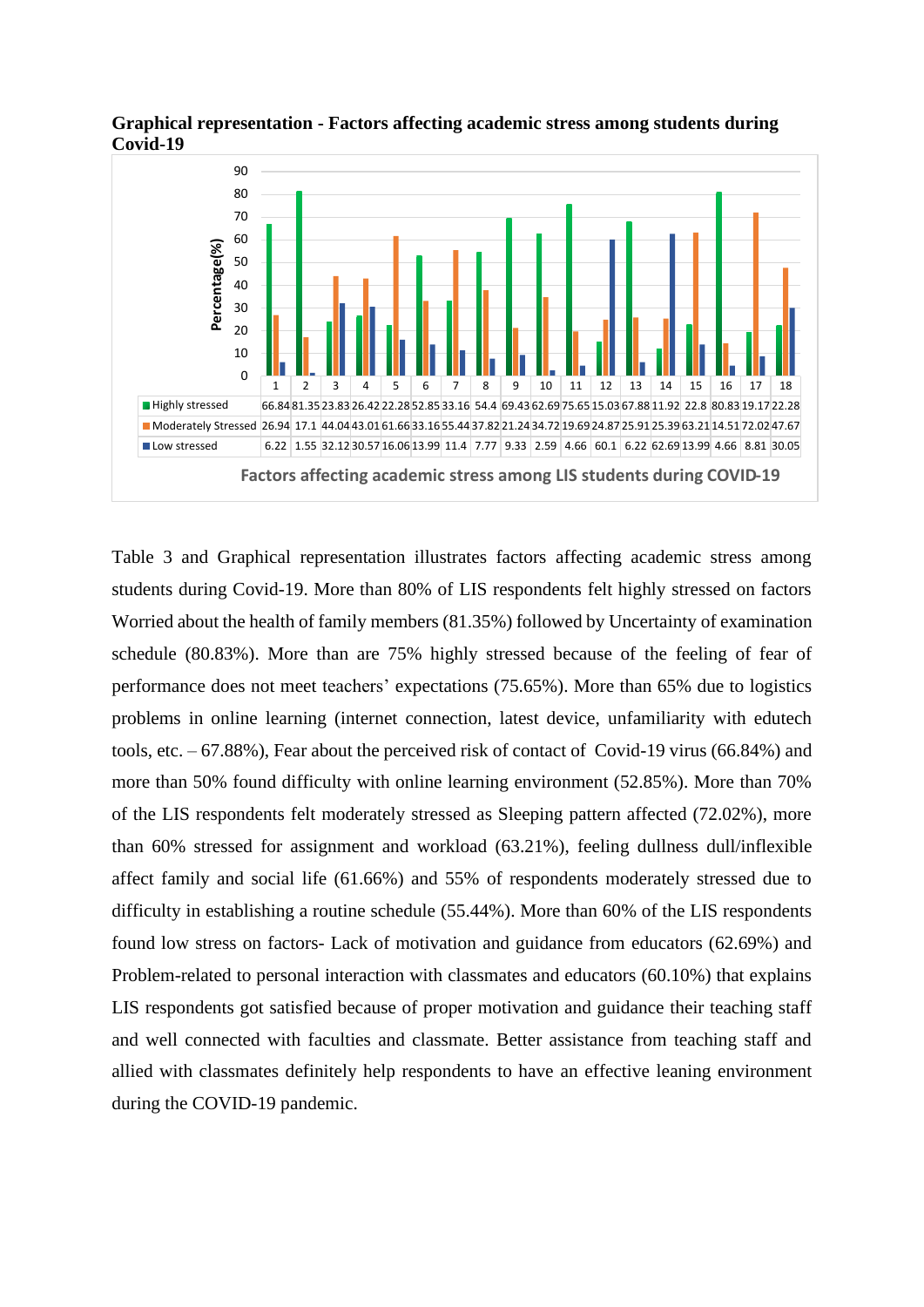#### **Coping mechanisms followed by students during Covid-19**

| $1400 \div 7$ coping incentification followed by statemes during covide 12 |             |                |  |  |
|----------------------------------------------------------------------------|-------------|----------------|--|--|
| Coping mechanisms followed by students during Covid-19                     | Yes         | N <sub>0</sub> |  |  |
| Reading and following the guidelines issued by the Government of           |             |                |  |  |
| India for precaution and prevention.                                       | 191(98.96%) | $2(1.04\%)$    |  |  |
| <b>Strictly follow personal protective measures (Handwash,</b>             |             |                |  |  |
| Sanitizer, Mask etc.)                                                      | 193(100%)   | $0(0\%)$       |  |  |
| Avoid social contact or going out in public places to reduce the risk      |             |                |  |  |
| of Covid-19 infection.                                                     | 188(97.41%) | 5(2.59%)       |  |  |
| Avoid large gatherings and meetings                                        | 182(94.3%)  | $11(5.7\%)$    |  |  |
| Engage in Exercise, meditation, yoga, etc to keep oneself healthy          | 185(95.85%) | 8(4.15%)       |  |  |
| Engage in relaxing activities (music, gardening, singing, playing          |             |                |  |  |
| online games etc)                                                          | 177(91.71%) | 16(8.29%)      |  |  |
| Praying and worship for positive energy                                    | 12665.28%)  | 67(34.72%)     |  |  |
| Learning new hobbies/ skills                                               | 157(81.35%) | 36(18.65%)     |  |  |
| Chat with family and friends to relieve stress and obtain mental           |             |                |  |  |
| support                                                                    | 167(86.53%) | 26(13.47%)     |  |  |
| Avoid too much media news about Covid-19 and related fatalities            | 133(68.91%) | 60(31.09%)     |  |  |
| Lessen down emotions by screaming, crying etc.                             | 124(64.25%) | 69(35.75%)     |  |  |
| Use of social networks like Whatsapp, Facebook, Youtube, etc. to           |             |                |  |  |
| reduce stress.                                                             | 186(96.37%) | 7(3.63%)       |  |  |
| Modifying with the physical study environment                              | 170(88.08%) | 23(11.92%)     |  |  |
| Get help and guidance from the educators on online learning                | 190(98.45%) | 3(1.55%)       |  |  |
| Get help from doctors for medical advice and reassurance                   | 119(61.66%) | 74(38.34%)     |  |  |

#### **Table 4** *-* **Coping mechanisms followed by students during Covid-19**

#### **Graphical representation- Coping mechanisms followed by students during Covid-19**



Table 4 and Graphical representation illustrates coping mechanisms followed by students during Covid-19. 100% of respondents found strictly following personal protective measures (Handwash, Sanitizer, Mask etc.) as one of the best coping mechanisms followed by students during Covid-19. More than 95% agreed on Reading and follow the guidelines issued by the Government of India for precaution and prevention (98.96%), Get help and guidance from the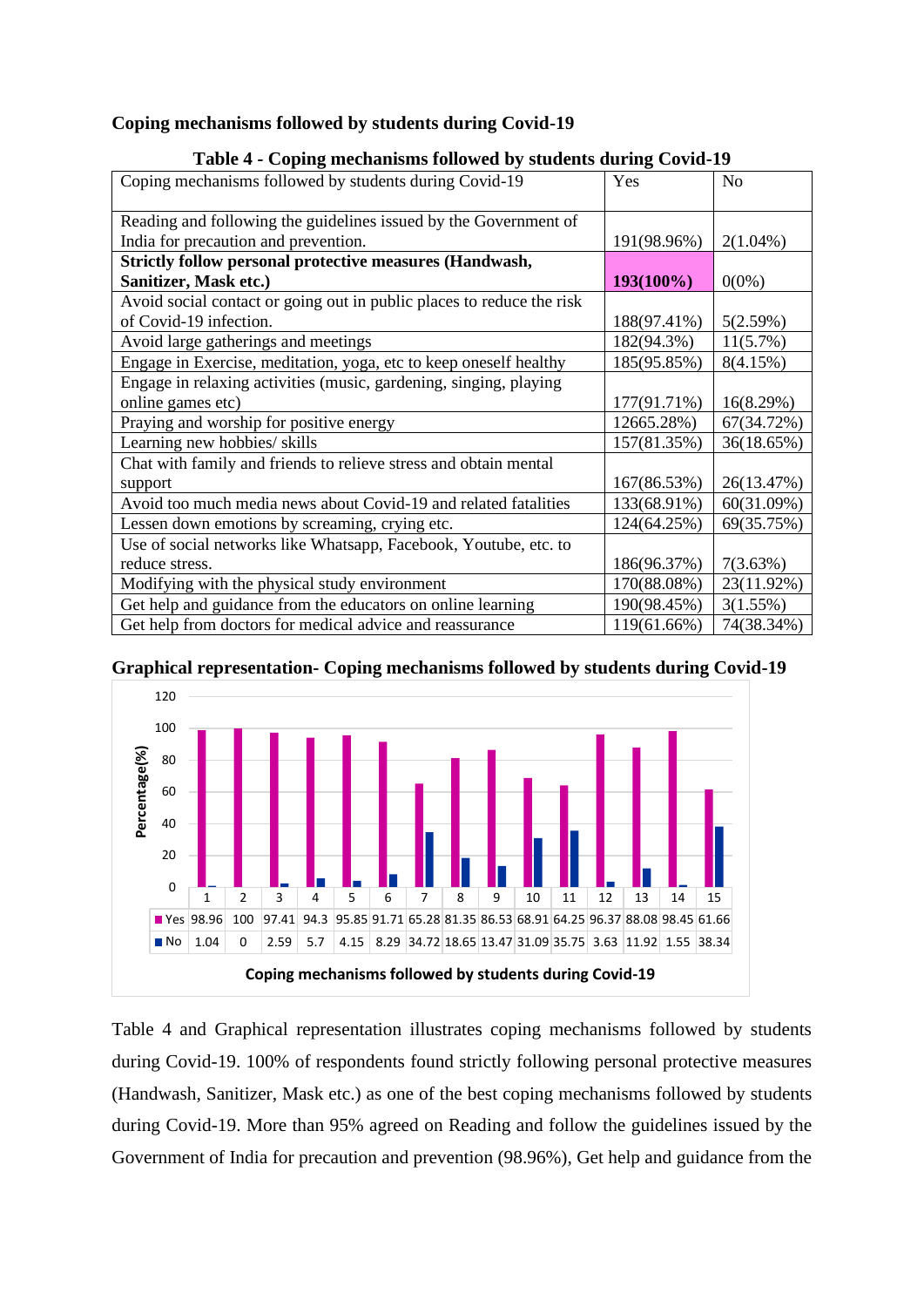educators on online learning (98.45%). Avoid social contact or going out in public places to reduce the risk of Covid-19 infection (97.41%) and Use of social networks like Whatsapp, Facebook, Youtube, etc. to reduce stress (96.37%), Engage in Exercise, meditation, yoga, etc to keep oneself healthy (95.85%) and more than 90% of respondents found Avoid large gatherings and meetings (94.3%) and Engage in relaxing activities (music, gardening, singing, playing online games etc) for entertainment (91.71%) as most effective coping mechanisms followed by students during Covid-19 pandemic.

#### **General Opinion View**

## **Table 5A illustrates the General Opinion View on 'Do you believe pandemic made life challenging?'**

| statement                                     | ' es                    | NO                    | be       |
|-----------------------------------------------|-------------------------|-----------------------|----------|
| Do you believe pandemic made life challenging | $77\%$ ,<br>:64<br>∍ ור | $^{\prime}$ %.<br>778 | $12\%$ . |

## **Graphical presentation**



Table 5A and Graphical representation on General Opinion View on 'Do you believe pandemic made life challenging?'Explains 64.77% of respondents believe pandemics made their life challenging both from a psychological and academic lookout.

## **Table 5B illustrates the General Opinion View on 'Do you satisfied with the preventive measures of the Government of India to mitigate Covid-19 pandemic?'**

| Statement                                            | Yes            | No            | May be      |
|------------------------------------------------------|----------------|---------------|-------------|
| Do you satisfied with the preventive measures of the |                | $22(11.40\%)$ | 153(27.46%) |
| Government of India to mitigate Covid-19             | $118(61.14\%)$ |               |             |
| pandemic?                                            |                |               |             |

## **Graphical presentation**



Table 5A and Graphical representation on General Opinion View on Do you satisfied with the preventive measures of the Government of India to mitigate Covid-19 pandemic? Explains 61.14% LIS respondents showed satisfaction with the preventive measures of the Government of India to mitigate Covid-19 pandemic.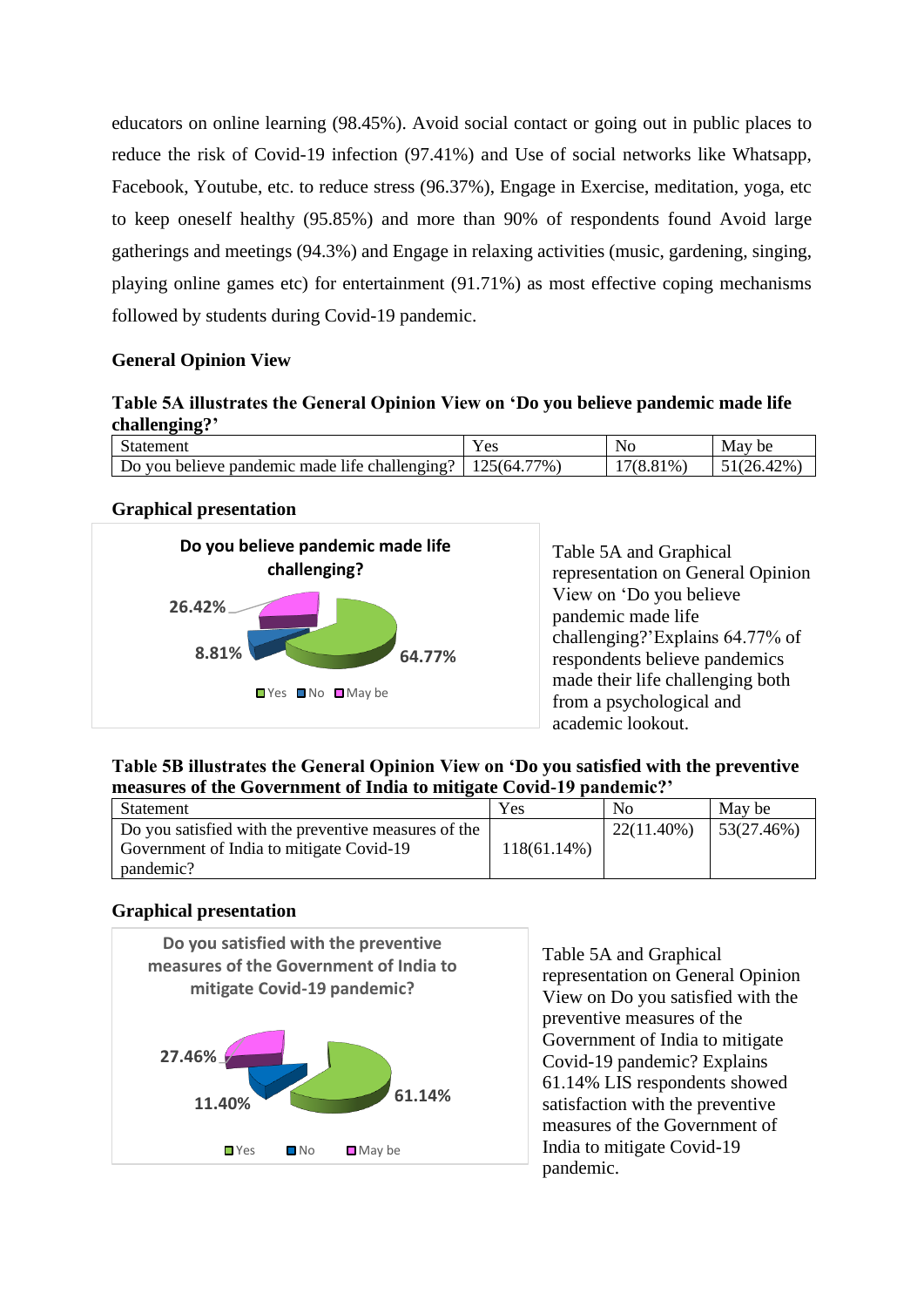**Academic Standpoint during COVID-19 pandemic affect he academic performance**

| affect the academic performance? during the COVID-19 pandemic |                |                |                |  |
|---------------------------------------------------------------|----------------|----------------|----------------|--|
| <b>Statement</b>                                              | Yes            | N <sub>0</sub> | <b>Total</b>   |  |
| Do you believe stress affect the academic                     |                |                |                |  |
| performance?                                                  |                |                |                |  |
| Undergraduate                                                 | 92(47.67%)     | 15(7.77%)      | $107(55.44\%)$ |  |
| Postgraduate                                                  | 80(41.45%)     | $6(3.11\%)$    | $86(44.56\%)$  |  |
| <b>Total</b>                                                  | $172(89.12\%)$ | $21(10.88\%)$  | $193(100\%)$   |  |

**Table 6A – demonstrates the academic standpoint on 'Do you believe e academic stress affect the academic performance?' during the COVID-19 pandemic** 

Table 6(A) demonstrates that 172 (89.12%) of respondents believe that academic stress affect academic performance during the COVID-10 pandemic lockdown.

## **Testing of Hypothesis**

Hypothesis 1- There is a significant difference between academic stress and academic performance among respondents during the COVID-19 pandemic.

When responses taken on academic stress affect academic performance among respondents during the COVID-19 pandemic was statistically tested, the chi-square statistic is 2.4382. The *p*-value is .118409, which means not significant at  $p < .05$ . When the entire data was statistically tested, it was found not significantly different. Therefore, the null hypothesis "There is no significant differences between academic stress and academic performance among respondents during COVID-19 pandemic" is almost accepted.

## **Academic standpoint on coping mechanisms alleviates the academic stress during the COVID-19 pandemic.**

**Table 6B – demonstrates the academic standpoint on 'Do you believe coping mechanisms alleviate academic stress?' during the COVID-19 pandemic**

| <b>Statement</b>                           | Yes         | N <sub>0</sub> | <b>Total</b>   |
|--------------------------------------------|-------------|----------------|----------------|
| Do you believe coping mechanisms alleviate |             |                |                |
| academic stress?                           |             |                |                |
| Undergraduate                              | 88(45.6%)   | 18(9.33%)      | $107(55.44\%)$ |
| Postgraduate                               | 76(39.38%)  | $11(5.7\%)$    | $86(44.56\%)$  |
| <b>Total</b>                               | 164(84.97%) | $29(15.03\%)$  | $193(100\%)$   |

Table 6(B) demonstrates that 164 (84.97%) of respondents believe that coping mechanisms alleviate academic stress during the COVID-19 pandemic lockdown.

## **Testing of Hypothesis**

Hypothesis 2- There is a significant difference between coping mechanisms and academic stress among respondents during the COVID-19 pandemic.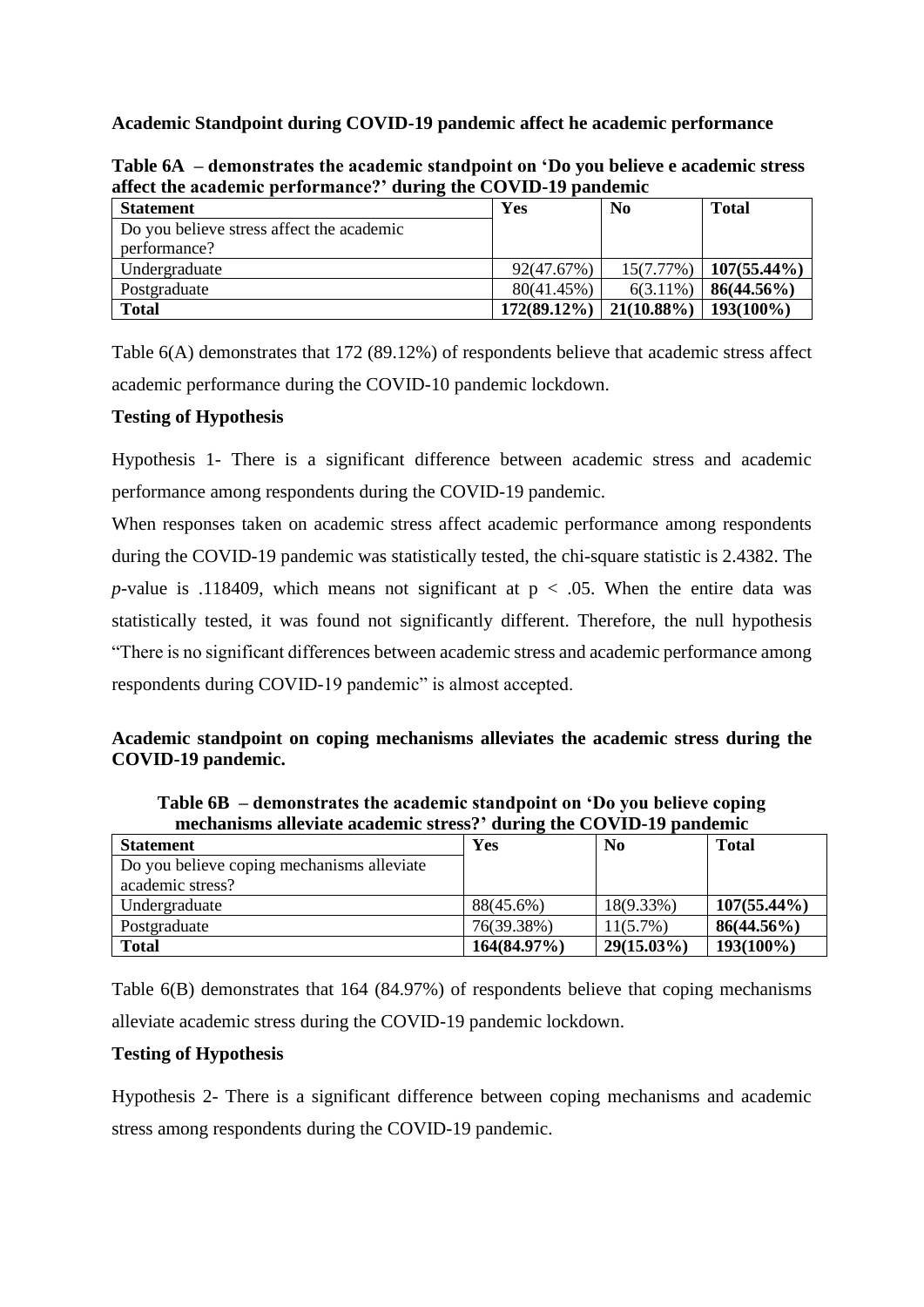When responses taken on coping mechanisms alleviate academic stress among respondents during the COVID-19 pandemic was statistically tested, the chi-square statistic is 0.7041. The *p*-value is .401422, which means not significant at  $p < .05$ . When the entire data was statistically tested, it was found not significantly different. Therefore, the null hypothesis "There is no significant differences between coping mechanisms and academic stress among respondents during the COVID-19 pandemic" is almost accepted.

#### **FINDINGS OF THE STUDY**

- 1. The present research study covers four universities of Haryana offering Library and Information Science programs namely Kurukshetra University, Maharshi Dayanand University, Central University of Haryana, and Baba Mastnath University. A total number of 212 students were approached and with the constant follow-ups, 193 (91.04%) students have responded filled with the valid responses and were incorporated into the study.
- 2. A total number of valid 193 respondents includes 41 (21.24%) of respondents from Kurukshetra University, 83 (43.01% ) from Maharshi Dayanand University, 33 (17.10%) from Central University of Haryana and 36 (18.65%) from Baba Mastnath University.
- 3. A study covers 107 (55.44%) respondents from Undergraduate LIS students and 86 (44.56%) from Postgraduate LIS students.
- 4. A study reflects 102 (52.85%) of respondents spent 3-6 hours for study followed by 68 (35.23%) of respondents who spent more than 6 hours.
- 5. A study reflects 143 (74.09%) of respondents spent 4-8 hours for sleep/relax followed by 33 (17.10%) of respondents who spent more than 8 hours a day for sleep/relax.
- 6. Table 3 liste some of the most considerate factors that lead to academic stress among respondents during the COVID-19 pandemic were - Worried about health of family members 157 (81.35%), followed by Uncertainty of examination schedule 156 (80.83%), and Feeling of fear of performance does not meet teacher's expectations 146 (75.65%). A number of 139 (72.02%) were moderately stressed because their sleep pattern got affected.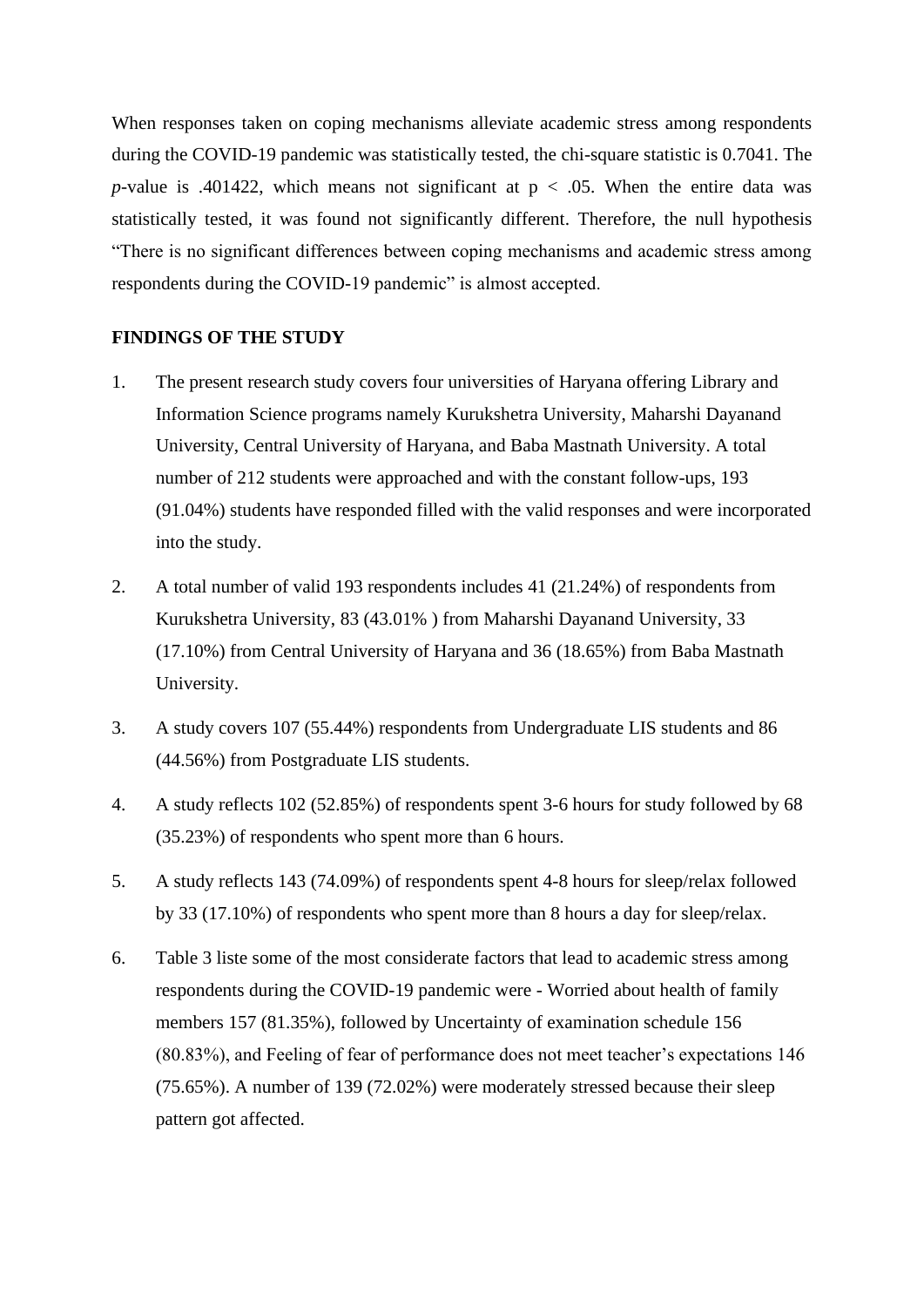- 7. Table 4 listed several coping mechanisms to cope with the COVID-19 pandemic lockdown situation. A total number 193 (100%) of respondents agreed on strictly follow personal protective measures (Handwash, Sanitize, Mask, etc.). More than 95% agreed on Reading and follow the guidelines issued by the Government of India for precaution and prevention (98.96%), Get help and guidance from the educators on online learning (98.45%). Avoid social contact or going out in public places to reduce the risk of Covid-19 infection (97.41%) and Use of social networks like Whatsapp, Facebook, Youtube, etc. to reduce stress (96.37%), Engage in Exercise, meditation, yoga, etc to keep oneself healthy (95.85%).
- 8. Table 5(A) illustrates that 64.77% of respondents believe pandemics made their life challenging both from a psychological and academic lookout. Table 5(B) explains 61.14% LIS respondents showed satisfaction with the preventive measures of the Government of India to mitigate the Covid-19 pandemic.
- 9. Table 6(A) demonstrates that 172 (89.12%) of respondents believe that academic stress affects academic performance during the COVID-10 pandemic. When the entire data was statistically tested, using the Chi-square test it was found not significantly different. Therefore, the null hypothesis "There is no significant differences between academic stress and academic performance among respondents during COVID-19 pandemic" is almost accepted. Table 6(B) demonstrates that 164 (84.97%) of respondents believe that coping mechanisms alleviate academic stress during the COVID-19 pandemic lockdown. When the entire data was statistically tested, using the Chi-square test it was found not significantly different. Therefore, the null hypothesis "There is no significant differences between coping mechanisms and academic stress among respondents during the COVID-19 pandemic" is almost accepted.

#### **SIGNIFICANCE AND IMPLICATIONS**

The research study would be productive to the educational institutions, teaching community, students and their families to realize the ramification of the current online education. Experts will need to work more to derive more inclusive information and can be implemented to expand the scope of online learning. A further comprehensive plan should be implemented for online stress management programs, online clinical intermediations assistance, designing psycho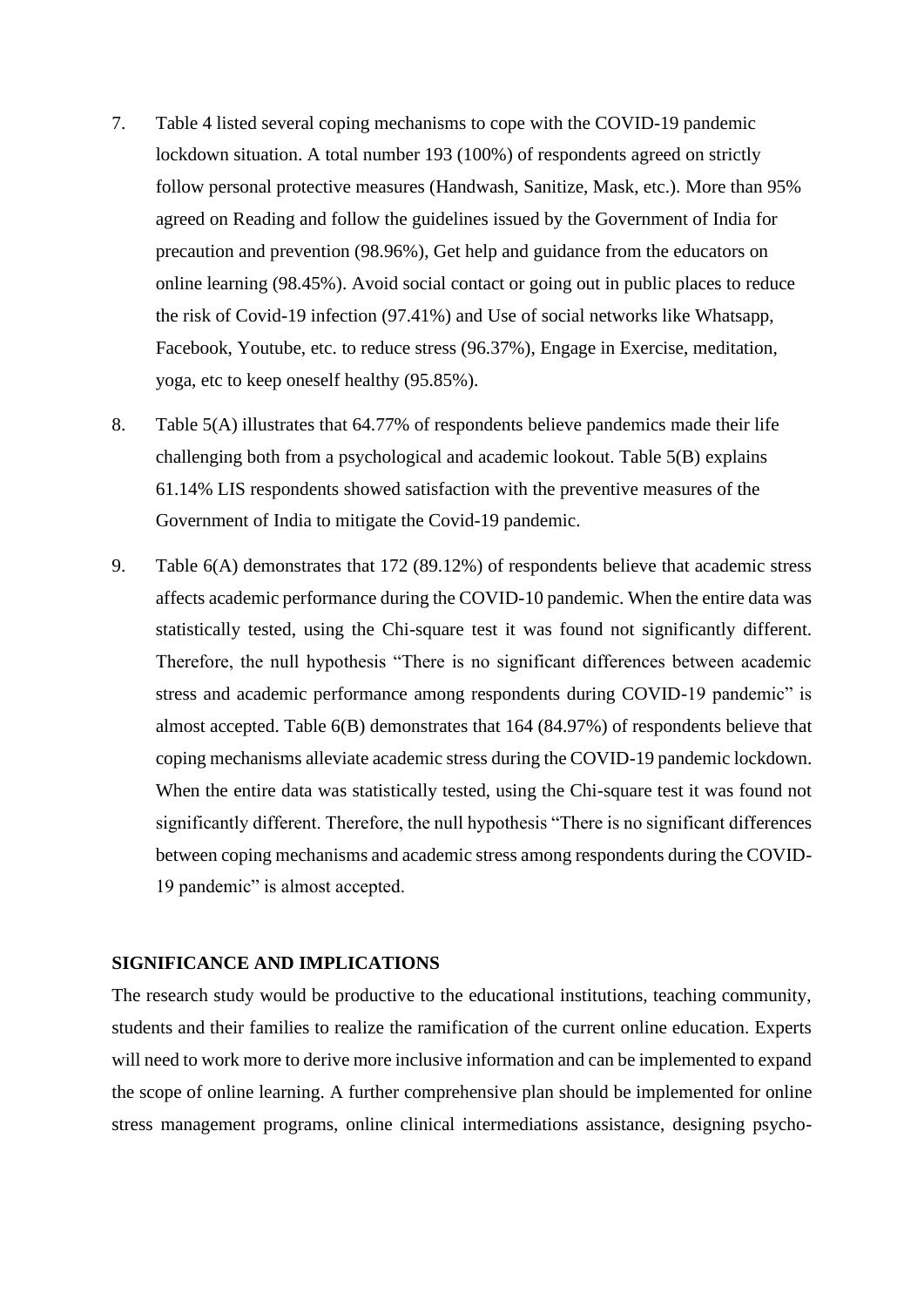educational orientation and training for effective coping mechanisms would definitely help the teaching-learning community to alleviate academic stress during a COVID-19 pandemic.

#### **CONCLUSION**

The COVID-19 pandemic proved that education is not delimited merely on conducting classes, however, it revolves around open discussion, interactions, brainstorming, resolving unconditional hesitations and individual attention & mentoring each student for building their comfort according to the online teaching-learning environment. Across the globe, the COVID-19 pandemic made life challenging and created a direct impact on students, the teaching community and institutions. For awakening learning approach should be adopted by academic institutions and government to diversify students' minds towards self-care, skilful learning, self-exploration, enhancing critical thinking & creativity, building spiritual connection etc. All these activities heighten physical immunity, mental strength, healing internally, work-oriented and ultimately facilitate students to gain maximum delivered satisfaction with both academic and applied skilful learning. Effectiveness of coping mechanisms followed by students during Covid-19 helping them grow sensibly according to trend, technology and balanced lifestyle.

#### **REFERENCES**

- 1. Akdeniz G, Kavakci M, Gozugok M, Yalcinkaya S, Kucukay A, Sahutogullari B. (2020). A survey of attitudes, anxiety status, and protective behaviors of the university students during the COVID-19 outbreak in Turkey. *Front Psychiatry*, 11, 695. <https://doi.org/10.3389/fpsyt.2020.00695>.
- 2. AlAteeq DA, Aljhani S, AlEesa D. (2020). Perceived stress among students in virtual classrooms during the COVID-19 outbreak in KSA. *J Taibah Univ Med Sc,* 15(5).
- 3. Al-Rabiaah A, Temsah MH, Al Eyadhy AA, Hasan GM, Al ZF, et al. (2020). Middle East Respiratory Syndrome-Corona Virus (MERS-CoV) associated stress among medical students at a university teaching hospital in Saudi Arabia. *J Infect Public Health*, 3(5), 687–91.
- 4. Aristovnik A, Keržič D, Ravšelj D, Tomaževič N, Umek L. (2020). Impacts of the COVID-19 pandemic on life of higher education students: a global perspective. *Sustainability*, 12(20):8438. https://doi.org/10.3390/su12208438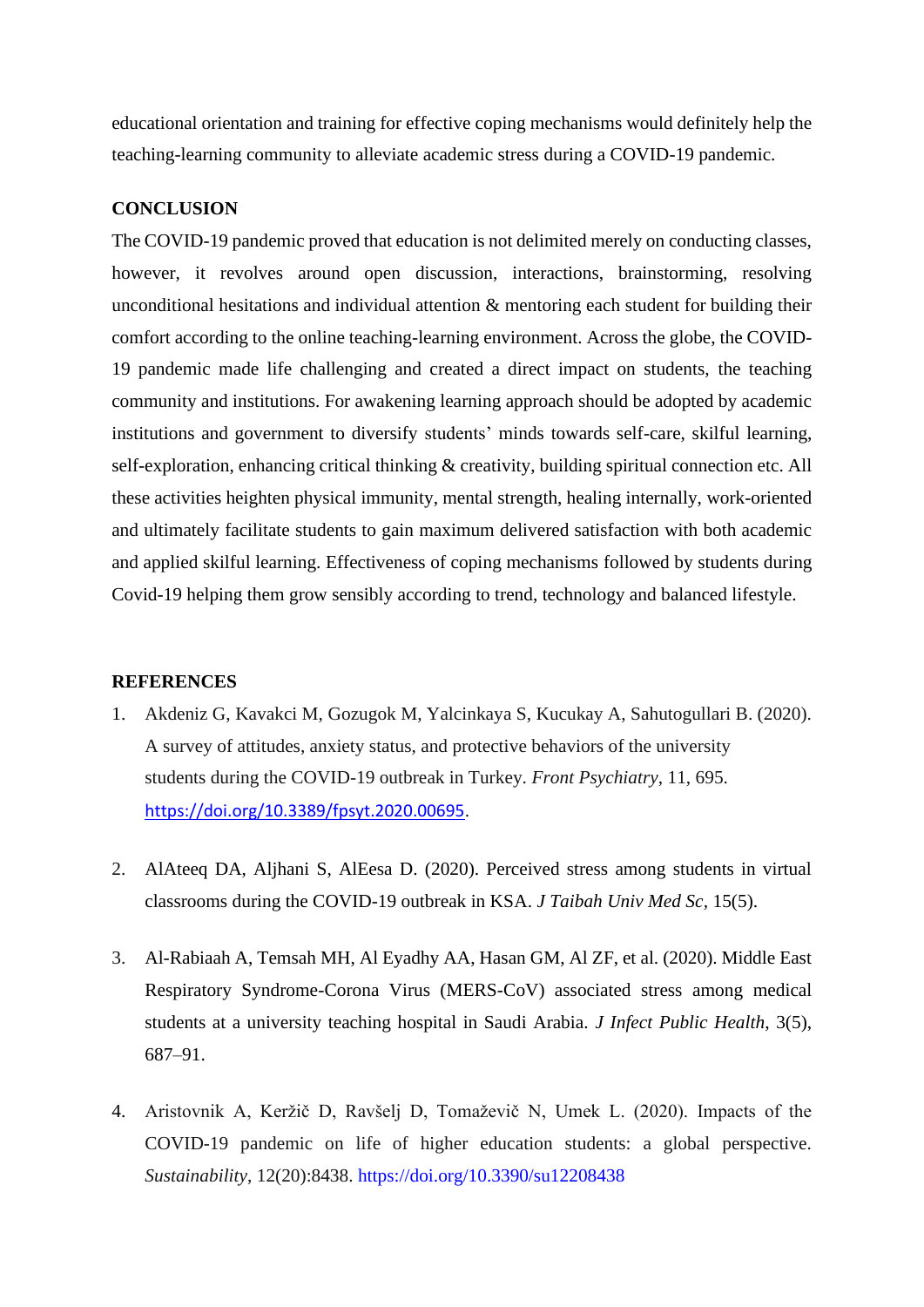- 5. Baloch, G.M.; Kamaludin, K.; Chinna, K.; Sundarasen, S.; Nurunnabi, M.; Khoshaim, H.B.; Hossain, S.F.A.; Sukayt, A.A.; Baloch, L.G.(2021). Coping with COVID-19: The Strategies Adapted by Pakistani Students to Overcome Implications. *Int. J. Environ. Res. Public Health,* 18, 1799.
- 6. Brooks, S.K.; Webster, R.K.; Smith, L.E.; Woodland, L.; Wessely, S.; Greenberg, N.; Rubin, G.J.(2020). The psychological impact of quarantine and how to reduce it: Rapid review of the evidence. *Lancet,* 39, 912–920.
- 7. Capone, V., Caso, D., Donizzetti, A. R., and Procentese, F. (2020). University student mental well-being during COVID-19 outbreak: what are the relationships between information seeking, perceived risk and personal resources related to the academic context? *Sustainability*, 12(17),7039. <https://doi.org/10.3390/su12177039>
- 8. Chhetri, B., Goyal, L.M., Mittal, M., & Battineni, G. (2021). Estimating the prevalence of stress among Indian students during the COVID-19 pandemic: A cross-sectional study from India. *Journal of Taibah University Medical Sciences, 16*, 260 - 267.
- 9. Colizzi, M., Bortoletto, R., Silvestri, M., Mondini, F., Puttini, E., Cainelli, C., Gaudino, R., Ruggeri, M., & Zoccante, L. (2020). Medically unexplained symptoms in the times of COVID-19 pandemic: A case-report. *Brain, Behavior, & Immunity - Health*, *5*, 100073. https://doi.org/10.1016/j.bbih.2020.100073
- 10. Dhawan, B. (2020). COVID-19: How smart classrooms are transforming India's education system.[https://www.financialexpress.com/education-2/covid-19-how-smart](https://www.financialexpress.com/education-2/covid-19-how-smart-classrooms-are-transforming-indias-education-system/1948670/)[classrooms-are-transforming-indias-education-system/1948670/](https://www.financialexpress.com/education-2/covid-19-how-smart-classrooms-are-transforming-indias-education-system/1948670/)
- 11. Díaz-Jiménez RMP, Caravaca-Sánchez FP, Martín-Cano MCP, De la Fuente-Robles YMP. (2020). Anxiety levels among social work students during the COVID-19 lockdown in Spain. *Soc Work Health Care,* 59(9–10), 681–693. <https://doi.org/10.1080/00981389.2020.1859044>.
- 12. Hasan, A. H., Sultana, S., Hossain, S., Hasan, M., Ahmed, H. U., and Sikder, T. (2020). The impact of COVID-19 pandemic on mental health & wellbeing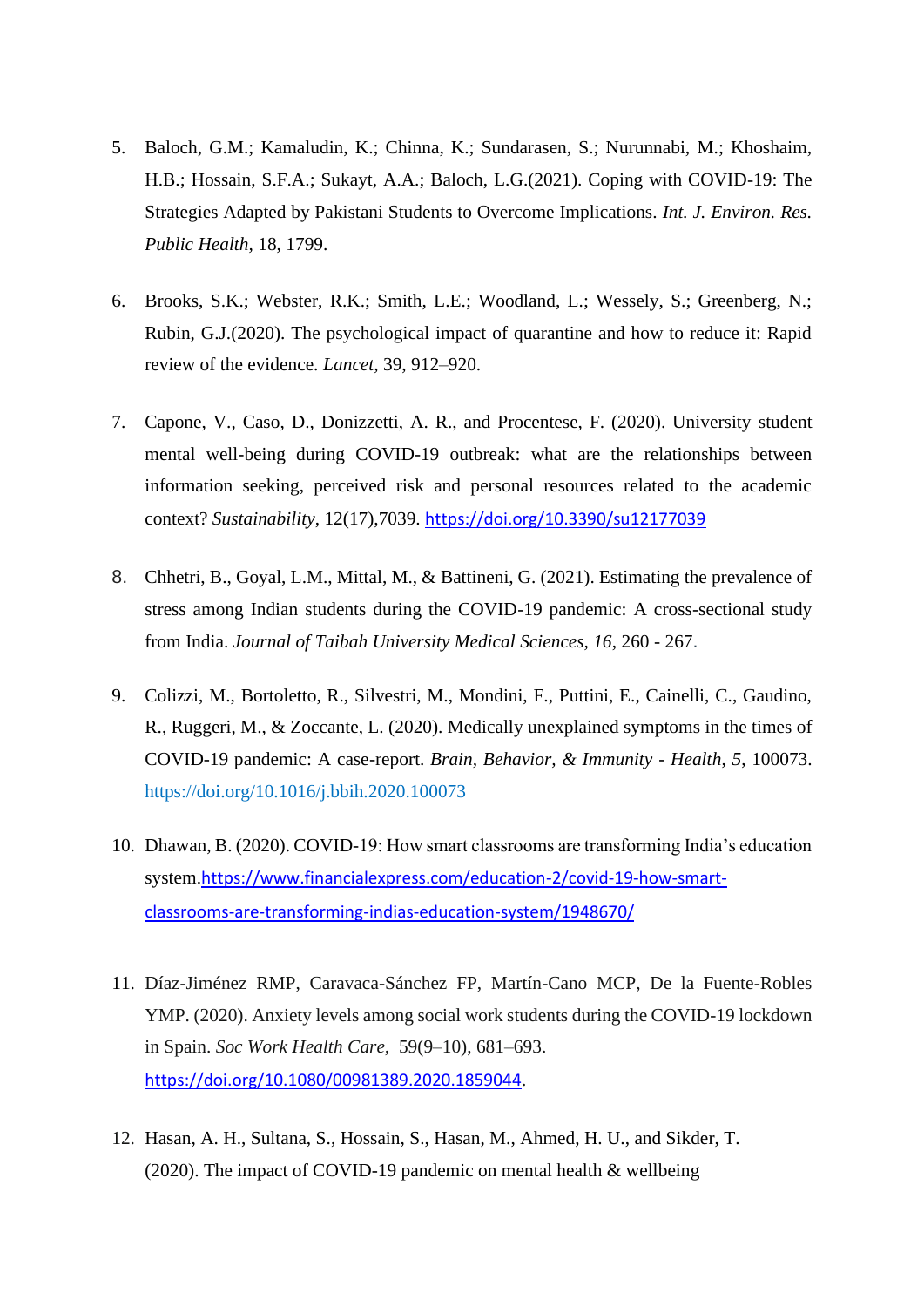among home-quarantined Bangladeshi students: a cross-sectional pilot study. *J. Affect. Disord*., 277, 121–128.<https://doi.org/10.1016/j.jad.2020.07.135>

- 13. Hossain, M.J., Ahmmed, F., Rahman, S.M., Sanam, S., Emran, T.B., & Mitra, S. (2021). Impact of online education on fear of academic delay and psychological distress among university students following one year of COVID-19 outbreak in Bangladesh. *Heliyon, 7*.
- 14. Husky MM, Kovess-Masfety V, Swendsen JD. (2020). Stress and anxiety among university students in France during Covid-19 mandatory confinement. *Compr Psychiatry*,102, 152191. <https://doi.org/10.1016/j.comppsych.2020.152191>
- 15. Ibharim, N.S., Yusof, J. and Peter, D.R. (2021). Perceived stress among university students during COVID-19 outbreak*. Jurnal Psikologi Malaysia*, 35 (3),95-102.
- 16. Jena, P. K. (2020). Impact of Pandemic COVID-19 on Education in India. International Journal of Research in Commerce and Management, 5(10), 7–11. <https://doi.org/10.24941/ijcr.39209.07.2020>
- 17. Kecojevic, A., Basch, C. H., Sullivan, M., and Davi, N. K. (2020). The impact of the COVID-19 epidemic on mental health of undergraduate students in New Jersey, crosssectional study. *PLoS One* 15:e0239696. https://doi.org/10.1371/journal.pone.0239696
- 18. Khattar, A., Jain, P. R., & Quadri, S. M. K. (2020). Effects of the Disastrous Pandemic COVID 19 on Learning Styles, Activities and Mental Health of Young Indian Students-A Machine Learning Approach. Proceedings of the International Conference on Intelligent Computing and Control Systems, ICICCS 2020, Iciccs, 1190–1195. <https://doi.org/10.1109/ICICCS48265.2020.9120955>
- 19. Kowal, M., Coll-Martín, T., Ikizer, G., Rasmussen, J., Eichel, K., Studzinska, A., et al. (2020). Who is the most stressed during COVID-19 isolation? Data from 27 countries. *PsyArXiv* [Preprint] 1–23. <https://doi.org/10.1111/aphw.12234>.
- 20. Kostić J, Žikić O, Đorđević V, Krivokapić Ž., 2021. Perceived stress among university students in south-east Serbia during the COVID-19 outbreak. *Ann Gen Psychiatry*, 20(1),25. <https://doi.org/10.1186/s12991-021-00346-2>.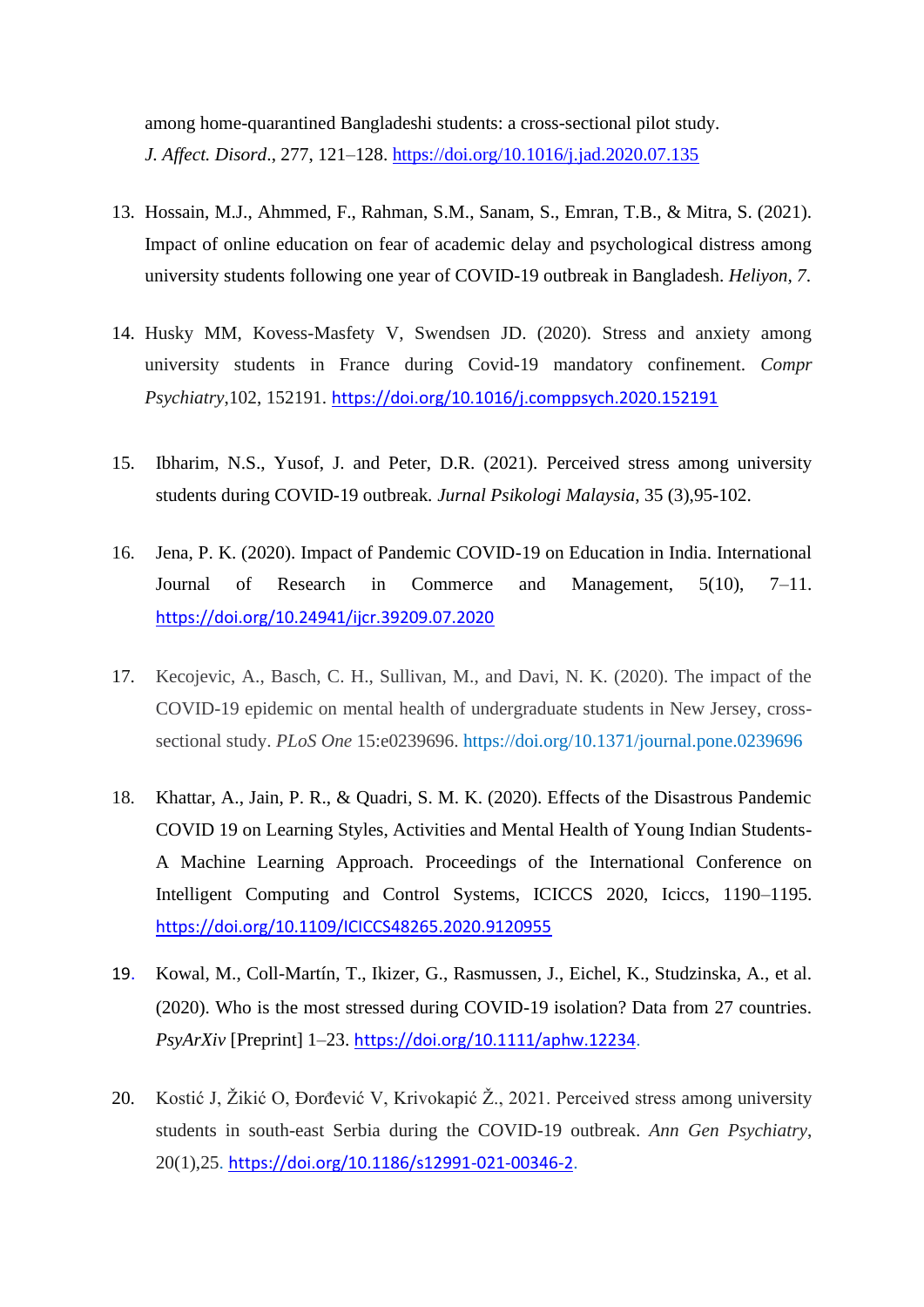- 21. Kumalasari, Dewi and Akmal, Sari Zakiah, 2022. Less Stress, More Satisfaction with Online Learning During the COVID-19 Pandemic: The Moderating Role of Academic Resilience. *Psychological Research on Urban Society*, 4 (1), 12. <https://scholarhub.ui.ac.id/proust/vol4/iss1/12>
- 22. Li, S.; Wang, Y.; Xue, J.; Zhao, N.; Zhu, T.,2020. The Impact of COVID-19 Epidemic Declaration on Psychological Consequences: A Study on Active Weibo Users. Int. J. Environ. Res. Public Health **2020**, 17, 2032.
- 23. Liu X, Liu J, Zhong X., 2020. Psychological state of college students during Covid 19 Epidemic. Available at: SSRN: <https://ssrn.com/abstract=3552814> or [http://dx.doi.org/10.2139/ssrn.355281](https://dx.doi.org/10.2139/ssrn.3552814)

[4](https://dx.doi.org/10.2139/ssrn.3552814)

- 24. Park, C.L.; Russell, B.S.; Fendrich, M.; Finkelstein-Fox, L.; Hutchison, M.; Becker, J., 2020. Americans' COVID-19 stress, coping, and adherence to CDC guidelines. *J. Gen. Intern. Med.,* 35, 2296–2303.
- 25. Pieh, C., Budimir, S., Delgadillo, J., Barkham, M., Fontaine, J., & Probst, T. (2021). Mental Health During COVID-19 Lockdown in the United Kingdom. *Psychosomatic medicine*, *83*(4), 328–337[. https://doi.org/10.1097/PSY.0000000000000871.](https://doi.org/10.1097/PSY.0000000000000871)
- 26. Piña-Ferrer, L., 2020. The COVID 19: Psychological impact on human beings. Interdiscip. *Refereed J. Health Sci. Salud Y Vida***,** 452.
- 27. Raj, U.,2020. Indian Education System in Fight against COVID-19 Pandemic. *SSRN Electronic Journal*, 8(7), 2084–2088. <https://doi.org/10.2139/ssrn.3597340>
- 28. Ramos-Lira, L., Rafful, C., Flores-Celis, K., Mora-Ríos, J., García-Andrade, C.,Rascón-Gasca, M. L., et al. (2020). Emotional responses and coping strategies in adult Mexican population during the first lockdown of the COVID-19 pandemic: an exploratory study by sex. *Salud Mental* 43, 243–251. https://doi.org/10.7711/SM.0185-3325.2020.034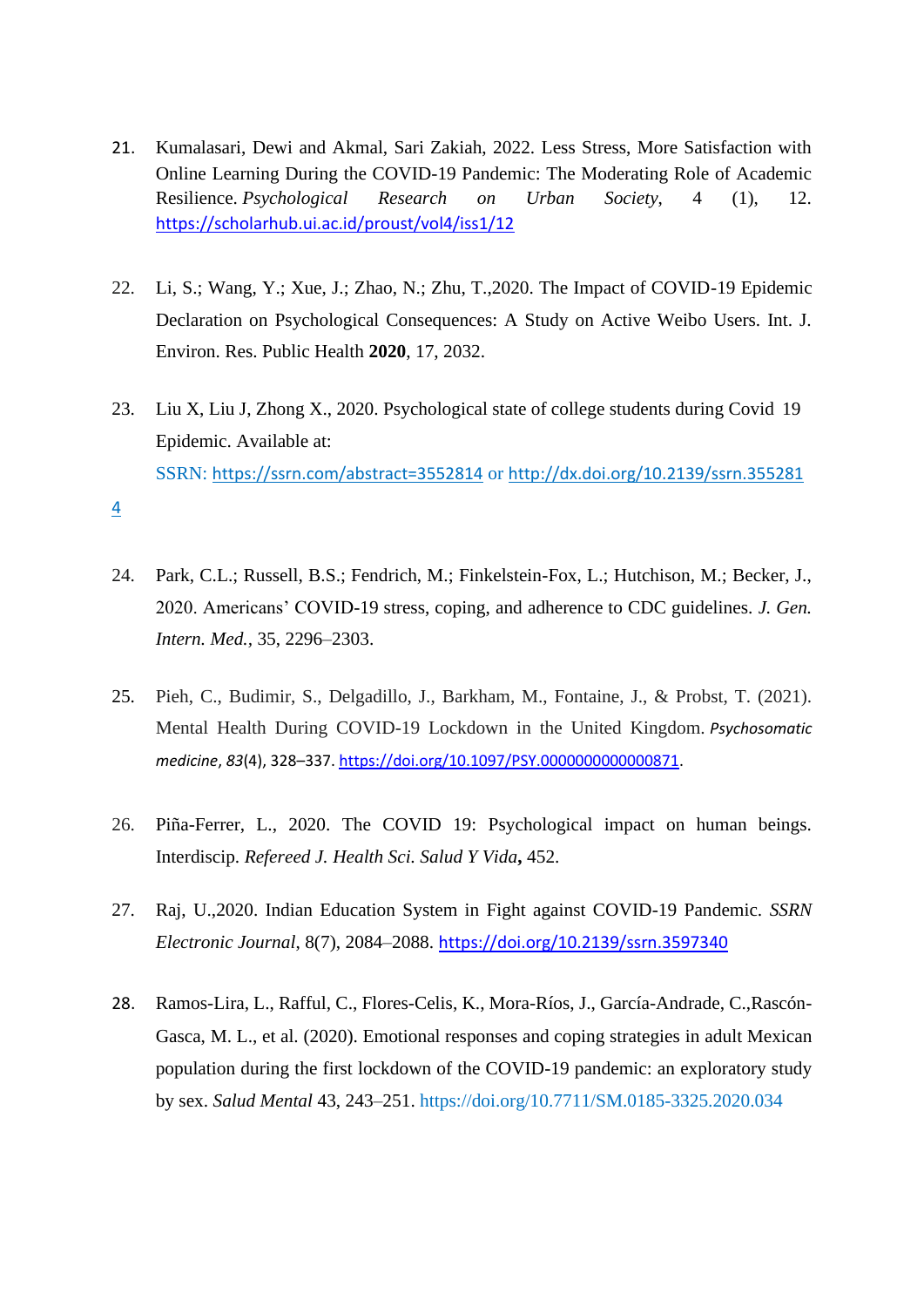- 29. Rodríguez-Rey, R.; Garrido-Hernansaiz, H.; Collado, S., 2020. Psychological impact and associated factors during the initial stage of the coronavirus (COVID-19) pandemic among the general population in Spain. *Front. Psychol.*, 11, 1540.
- 30. Rogowska AM, Kuśnierz C, Bokszczanin A., 2020. Examining anxiety, life satisfaction, general health, stress and coping styles during COVID-19 pandemic in polish sample of university students. *Psychol Res Behav Manag*, 13, 797–811. [/https://doi.org/10.2147/prbm.s266511](https://doi.org/https:/doi.org/10.2147/prbm.s266511)
- 31. Sarif, N. (2020). How is India's Education Sector Coping with the Pandemic? *CRITICAL EDGE*. https://criticaledges.com/2020/06/26/how-is-indias-education-sector-copingwith-the-pandemic/
- 32. Shahbaz, S., Ashraf, M. Z., Zakar, R., Fischer, F., & Zakar, M. Z. (2021). Psychosocial effects of the COVID-19 pandemic and lockdown on university students: Understanding apprehensions through a phenomenographic approach. *PloS one*, *16*(5), e0251641. <https://doi.org/10.1371/journal.pone.0251641>
- 33. Sheroun D, Wankhar DD, Devrani A, Lissamma PV, Gita S, Chatterjee K. (2020). A study to assess the perceived stress and coping strategies among BSc nursing students of selected colleges in Pune during COVID-19 pandemic lockdown. *IJSHR*,5(2),280–8.
- 34. Son C, Hegde S, Smith A, Wang X, Sasangohar F. (2020). Effects of COVID-19 on college students' mental health in the United States: interview survey study. *J Med Internet Res.,*22(9), e21279.
- 35. Song, K., Xu, R., Stratton, T. D., Kavcic, V., Luo, D., Hou, F., et al. (2020). Sex differences and psychological stress: responses to the COVID-19 epidemic in China. *medRxiv* [Preprint]. https://doi.org/10.1101/2020.04.29.20084061.
- 36. Tzur Bitan, D.; Grossman-Giron, A.; Bloch, Y.; Mayer, Y.; Shiffmand, N.; Mendlovic, S.(2020). Fear of COVID-19 scale: Psychometric characteristics, reliability, and validity in the Israeli population. *Psychiatry Res*., 289, 113100.
- 37. Valero, N.; Vélez, M.; Durán, A.; Portillo, M. (2020). COVID-19 coping: Stress, fear, anxiety, and depression? *Enferm. Inv*., 5, 63–70.